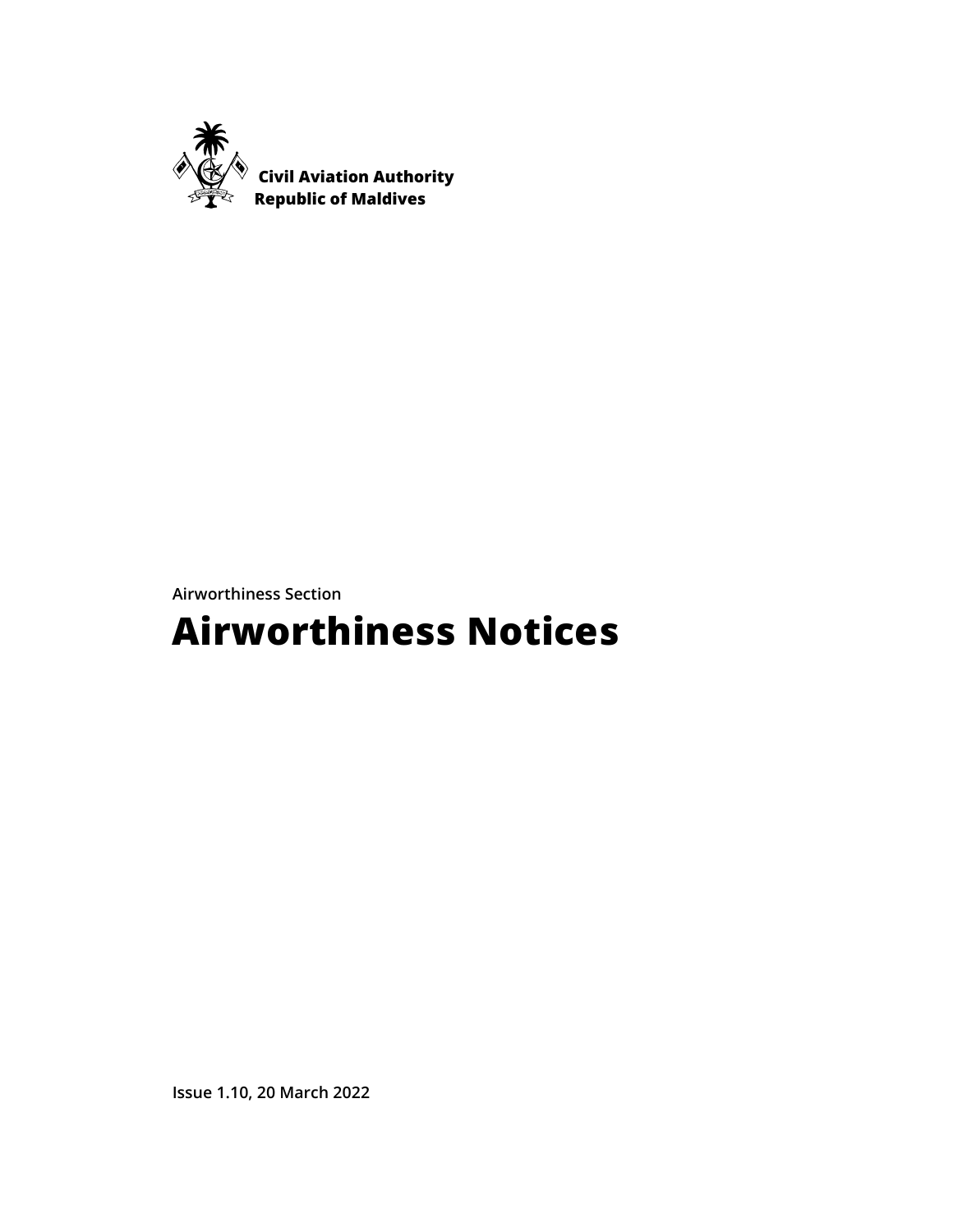# **List of Amendments**

| Rev #                                                                               | <b>Date</b> | <b>Remarks</b>                                                           |
|-------------------------------------------------------------------------------------|-------------|--------------------------------------------------------------------------|
| Issue 1 Amendment 0                                                                 | 21-12-2011  | Initial issue                                                            |
| Issue 1 Amendment 1                                                                 | 24-03-2013  | Inclusion of performance report for 2012                                 |
| <b>Issue 1 Amendment 2</b>                                                          | 09-09-2013  | Inclusion of AN 66-02                                                    |
| Issue 1 Amendment 3                                                                 | 20-02-2014  | Inclusion of AN 66-03                                                    |
| Issue 1 Amendment 4                                                                 | 26-05-2014  | Change to AN 00-03                                                       |
| <b>Issue 1 Amendment 5</b><br>01-01-2015<br>Changes to AN 00-02, 00-03 and AN 66-02 |             |                                                                          |
| Issue 1 Amendment 6                                                                 | 2018-03-25  | Update ANs 00-01, 00-02, 21-01, 66-01 and M-01                           |
| Issue 1 Amendment 7                                                                 | 2019-03-12  | Update ANs 00-01, 00-02, 66-02 and 66-03                                 |
| Issue 1 Amendment 8                                                                 | 2019-12-12  | Inclusion of AN 66-04 & changes to AN 00-03                              |
| Issue 1.09                                                                          | 2020-01-30  | Performance report for 2019 & changes to AN 00-03                        |
| Issue 1.10                                                                          | 2022-03-20  | Updated ANs 00-02 and 21-01 and included of ANs 66-05, M-<br>03 & 145-01 |
|                                                                                     |             |                                                                          |
|                                                                                     |             |                                                                          |
|                                                                                     |             |                                                                          |
|                                                                                     |             |                                                                          |
|                                                                                     |             |                                                                          |
|                                                                                     |             |                                                                          |
|                                                                                     |             |                                                                          |
|                                                                                     |             |                                                                          |
|                                                                                     |             |                                                                          |
|                                                                                     |             |                                                                          |
|                                                                                     |             |                                                                          |
|                                                                                     |             |                                                                          |
|                                                                                     |             |                                                                          |
|                                                                                     |             |                                                                          |
|                                                                                     |             |                                                                          |
|                                                                                     |             |                                                                          |
|                                                                                     |             |                                                                          |
|                                                                                     |             |                                                                          |
|                                                                                     |             |                                                                          |
|                                                                                     |             |                                                                          |
|                                                                                     |             |                                                                          |
|                                                                                     |             |                                                                          |
|                                                                                     |             |                                                                          |
|                                                                                     |             |                                                                          |
|                                                                                     |             |                                                                          |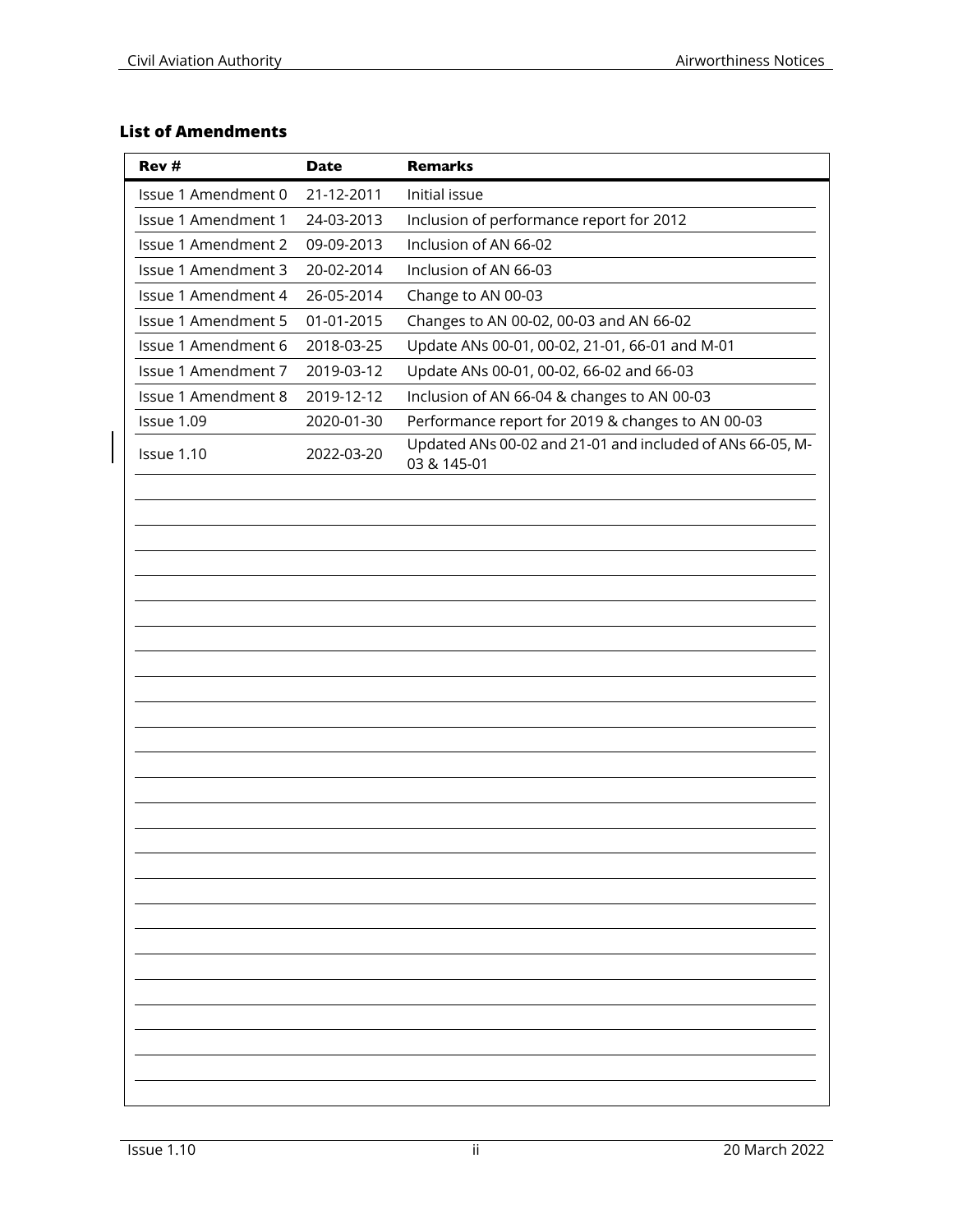# **List of Effective Pages**

| <b>Chapter Notice</b> |                                      | Page     | <b>Amendment</b>           | <b>Date</b>      |
|-----------------------|--------------------------------------|----------|----------------------------|------------------|
|                       | List of Amendments                   | ii       | Issue 1.09                 | 30 January 2020  |
|                       | List of Effective Pages              | iii-iv   | Issue 1.09                 | 30 January 2020  |
|                       | Table of Contents                    | v        | Issue 1 Amendment 8        | 12 December 2019 |
|                       |                                      |          |                            |                  |
| $\mathbf 0$           | <b>General Information</b>           | 1        | Issue 1 Amendment 0        | 21 December 2011 |
|                       | AN 00-01                             | $2 - 3$  | Issue 1 Amendment 7        | 12 March 2019    |
|                       | AN 00-02                             | $4-6$    | Issue 1.10                 | 20 March 2022    |
|                       | AN 00-03                             | 7        | Issue 1.09                 | 30 January 2020  |
|                       |                                      |          |                            |                  |
| 21                    | <b>Initial Airworthiness</b>         | 8        | Issue 1 Amendment 0        | 21 December 2011 |
|                       | AN 21-01                             | $9 - 12$ | Issue 1.10                 | 20 March 2022    |
|                       | AN 21-02                             | 13       | Issue 1 Amendment 0        | 21 December 2011 |
|                       |                                      |          |                            |                  |
| 66                    | Licencing                            | 14       | Issue 1 Amendment 0        | 21 December 2011 |
|                       | AN 66-01                             | 15       | Issue 1 Amendment 0        | 25 March 2018    |
|                       | AN 66-02                             | 16       | Issue 1 Amendment 7        | 12 March 2019    |
|                       | AN 66-03                             | 17       | <b>Issue 1 Amendment 7</b> | 12 March 2019    |
|                       | AN 66-04                             | 18       | Issue 1 Amendment 8        | 12 December 2019 |
|                       | AN 66-05                             | 19       | Issue 1.10                 | 20 March 2022    |
|                       |                                      |          |                            |                  |
| M                     | <b>Continuing Airworthiness</b>      | 20       | Issue 1 Amendment 0        | 21 December 2011 |
|                       | <b>AN M-01</b>                       | 21       | Issue 1 Amendment 6        | 25 March 2018    |
|                       | <b>AN M-02</b>                       | 22       | Issue 1 Amendment 4        | 26 May 2014      |
|                       | AN M-03                              | 23       | Issue 1.10                 | 20 March 2022    |
|                       |                                      |          |                            |                  |
| 145                   | Approved Maintenance<br>Organisation | 24       | Issue 1.10                 | 20 March 2022    |
|                       | AN 145-01                            | 25-29    | Issue 1.10                 | 20 March 2022    |
|                       |                                      |          |                            |                  |
|                       | Appendix 1                           | 27-28    | Issue 1 Amendment 0        | 21 December 2011 |
|                       | Appendix 2                           | 29-30    | Issue 1 Amendment 0        | 21 December 2011 |
|                       |                                      |          |                            |                  |
|                       |                                      |          |                            |                  |
|                       |                                      |          |                            |                  |
|                       |                                      |          |                            |                  |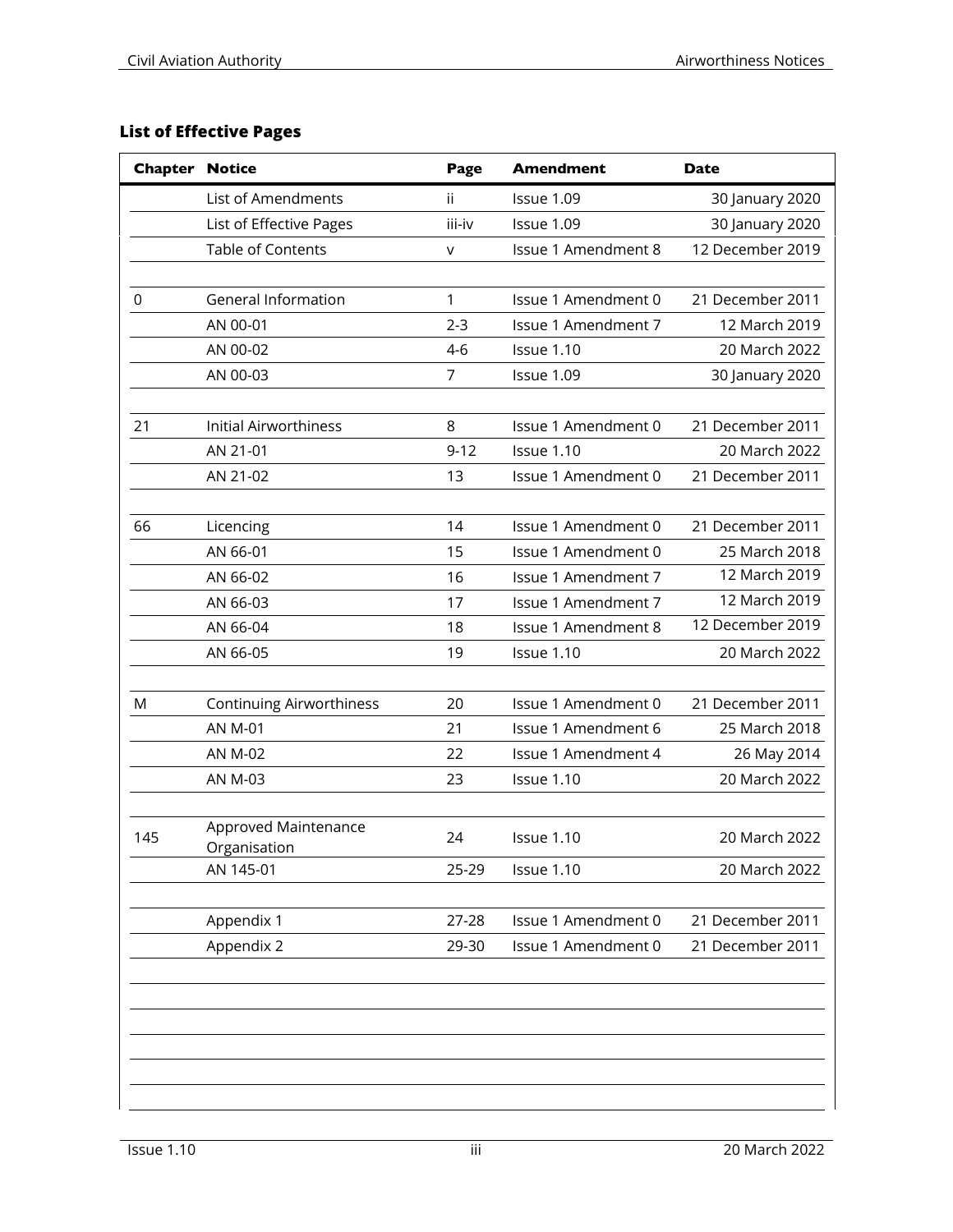| <b>Chapter Notice</b> |  | Page Amendment | <b>Date</b> |
|-----------------------|--|----------------|-------------|
|                       |  |                |             |
|                       |  |                |             |
|                       |  |                |             |
|                       |  |                |             |
|                       |  |                |             |
|                       |  |                |             |
|                       |  |                |             |
|                       |  |                |             |
|                       |  |                |             |
|                       |  |                |             |
|                       |  |                |             |
|                       |  |                |             |
|                       |  |                |             |
|                       |  |                |             |
|                       |  |                |             |
|                       |  |                |             |
|                       |  |                |             |
|                       |  |                |             |
|                       |  |                |             |
|                       |  |                |             |
|                       |  |                |             |
|                       |  |                |             |
|                       |  |                |             |
|                       |  |                |             |
|                       |  |                |             |
|                       |  |                |             |
|                       |  |                |             |
|                       |  |                |             |
|                       |  |                |             |
|                       |  |                |             |
|                       |  |                |             |
|                       |  |                |             |
|                       |  |                |             |
|                       |  |                |             |
|                       |  |                |             |
|                       |  |                |             |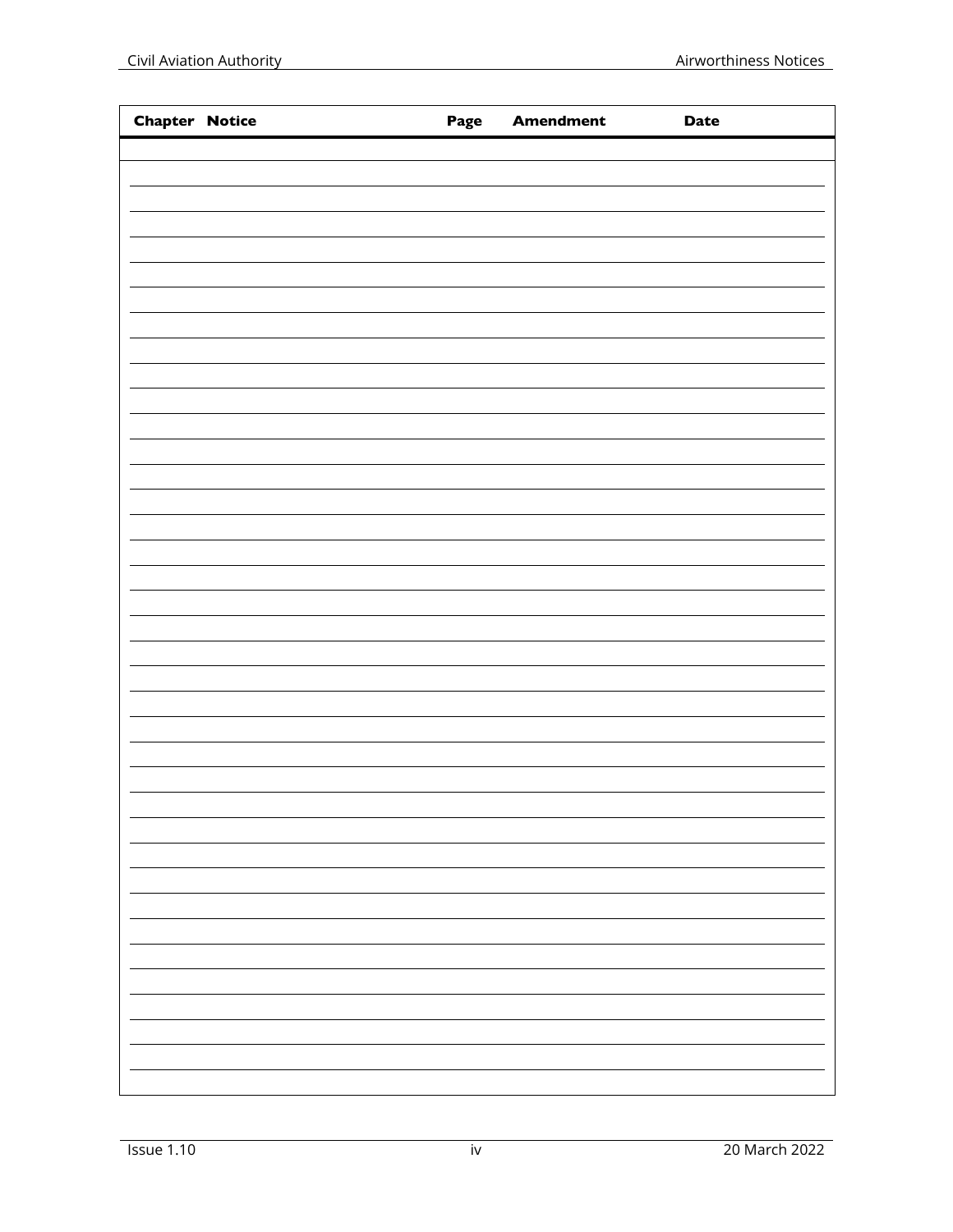# **Table of Contents**

| AN 00-01<br>AN 00-02<br>AN 00-03                         |                                                                                                                                                                                                        |  |
|----------------------------------------------------------|--------------------------------------------------------------------------------------------------------------------------------------------------------------------------------------------------------|--|
|                                                          |                                                                                                                                                                                                        |  |
| AN 21-01<br>AN 21-02                                     |                                                                                                                                                                                                        |  |
|                                                          |                                                                                                                                                                                                        |  |
| AN 66-01<br>AN 66-02<br>AN 66-03<br>AN 66-04<br>AN 66-05 | Unapproved Aircraft Maintenance Training Organisations  16<br>Reduction of the experience requirements for an MCAR-66 licence  18<br>Category C aircraft maintenance license through academic route 19 |  |
|                                                          |                                                                                                                                                                                                        |  |
| <b>AN M-01</b><br><b>AN M-02</b><br><b>AN M-03</b>       | Human Factor Principles in Operator's Maintenance Programme 22                                                                                                                                         |  |
|                                                          |                                                                                                                                                                                                        |  |
| AN 145-01                                                | MCAR-145 holders - Certification of used aircraft components 25                                                                                                                                        |  |
|                                                          |                                                                                                                                                                                                        |  |
| <b>Appendix 2</b>                                        |                                                                                                                                                                                                        |  |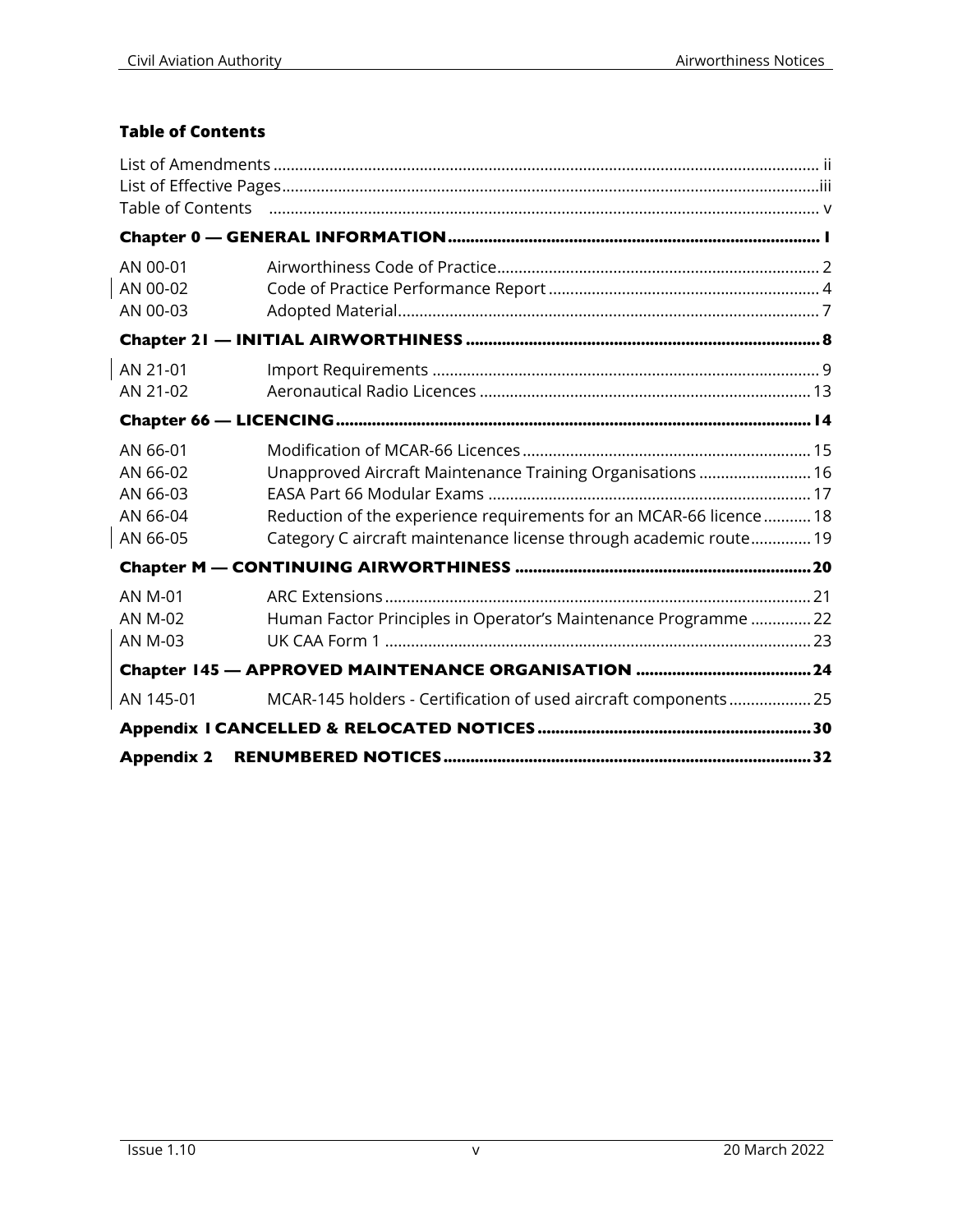# **Chapter 0 — GENERAL INFORMATION**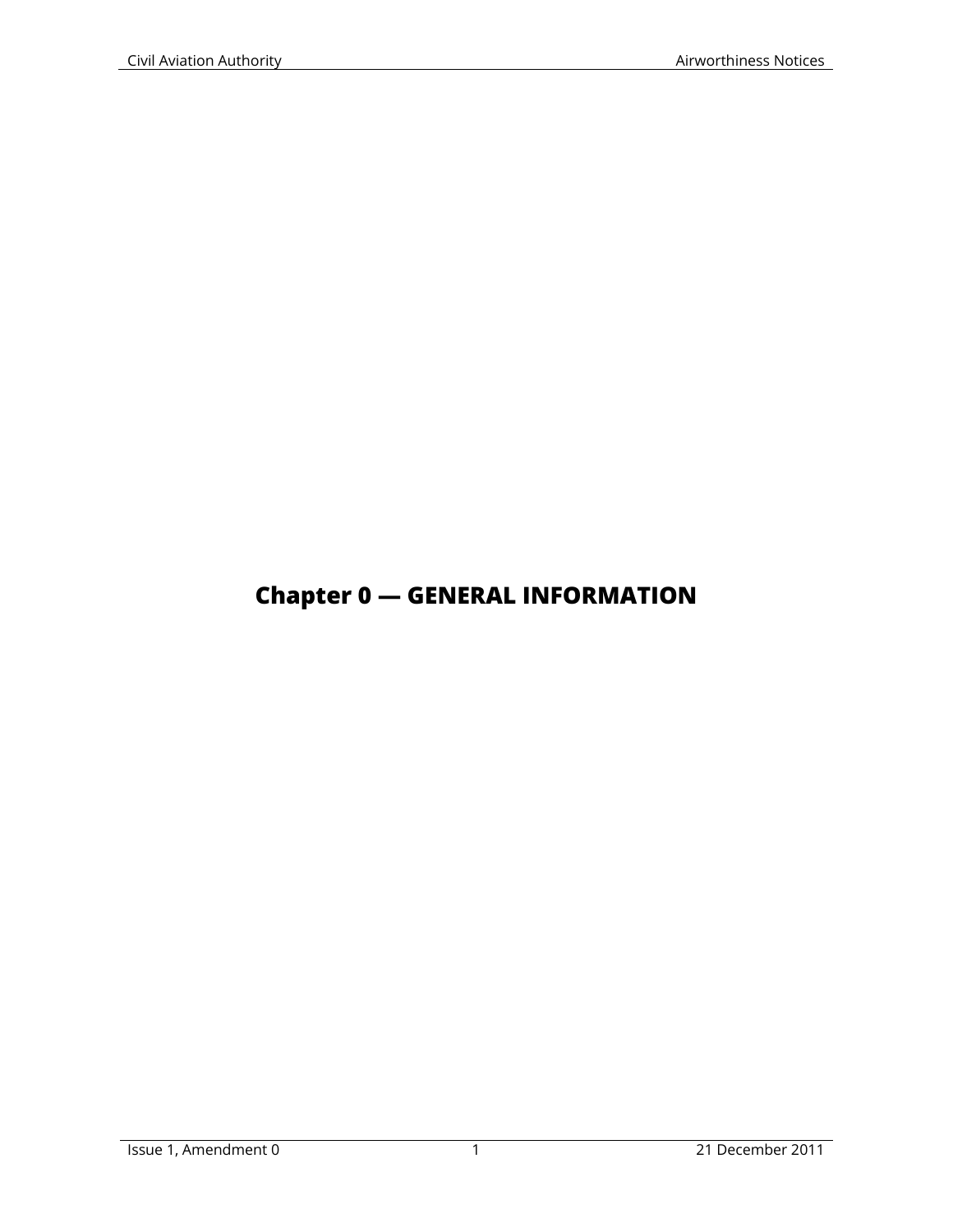#### **AN 00-01 Airworthiness Code of Practice**

#### **Purpose**

This is our Code of Practice which sets out the standards and levels of service which both the aviation industry and individuals may expect from the Airworthiness section of Civil Aviation Department.

#### **Values**

- Performance: The regulation and advice we provide must meet the highest standards of professionalism and integrity.
- People: We believe in maintaining and developing excellence in our people as they are the source of our reputation and success.
- Value for Money: We must deliver value for money and continually review our activities to ensure that we operate in a cost effective way.

#### **Information and Openness**

We publish:

- Clear guidance on how to apply for, or renew, Certificates, Licences and Approvals and we define clearly the terms or privileges of Certificates, Licences and Approvals;
- The charges applicable to the grant and renewal of Certificates, Licences and Approvals;
- Safety performance statistics
- Our service standards and, annually, a report on our performance in delivering against these standards
- Additionally, to assist in clear understanding, we will provide written or oral advice about any of the foregoing and in respect of our interpretation of requirements.

## **Consistency**

We will carry out our duties in a fair, equitable and consistent manner. While staff are expected to exercise judgement in individual cases we will have arrangements in place to promote consistency including effective liaison with other authorities and enforcement bodies as required.

#### **Consultation**

When considering changes to the requirements or regulatory framework, we believe it is important for us to invite the views of the individuals and industry we regulate and to take account of such views before implementing views.

As far as practically possible, we will maintain relationships with individuals and industry that are appropriate to continuing, positive discussion in respect of matters of mutual concern. We will analyse, and publish a summary of the feedback we receive. We will implement actions that may help to maintain and improve services.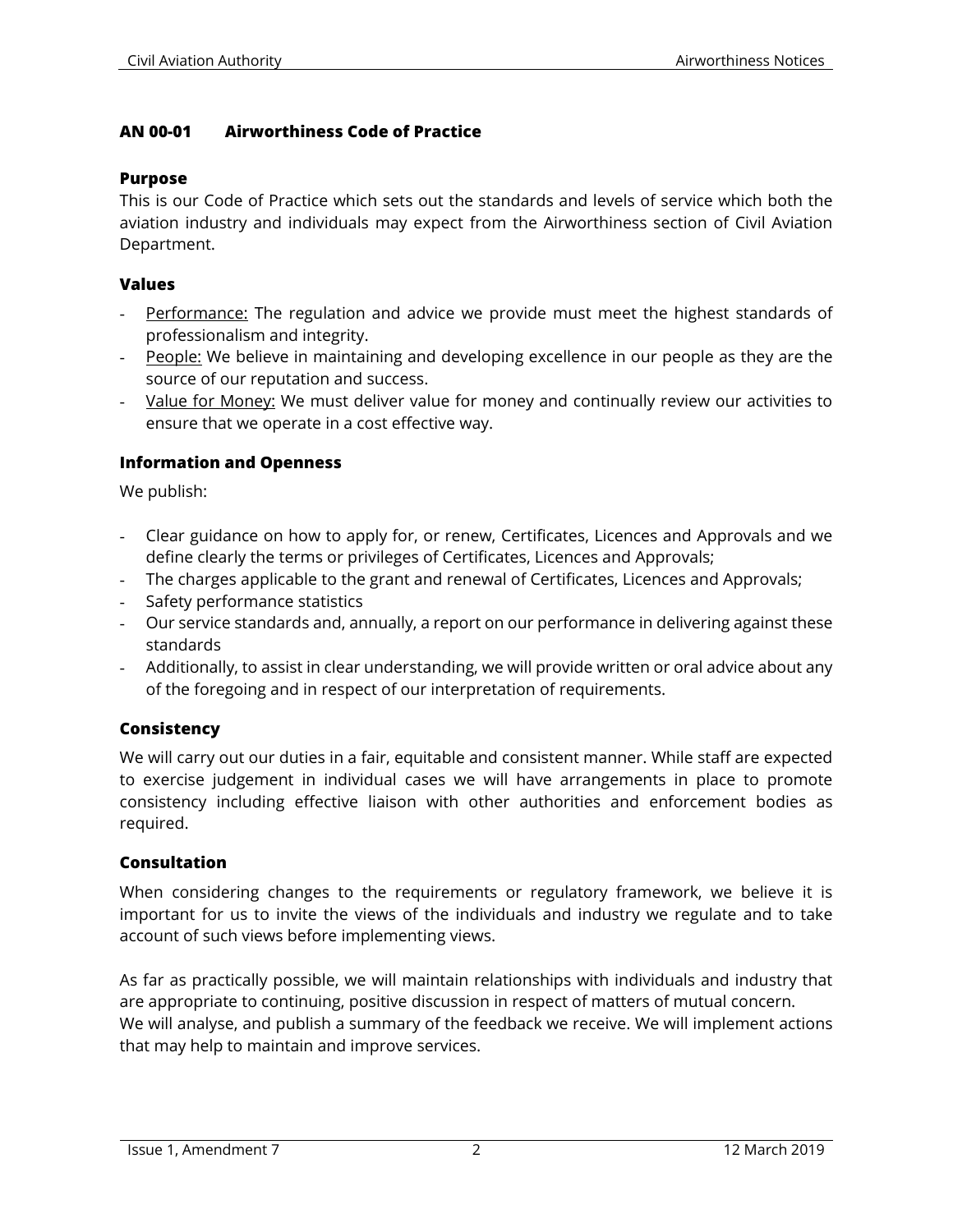#### **General Service Standards**

- Our staff will be courteous and helpful
- Visitors who have a pre-arranged appointment will be met on time
- Written communications will be replied within three working days. Of course, some communications and requests for information require comprehensive responses which might take longer to prepare. In these cases we will acknowledge your correspondence within ten working days.

#### **Approval, Certification and Licensing Service Standards**

Our service standards, set in this section are based on the assumption that the following necessary inputs have been provided by you, the applicant:

- A correct and complete application
- The application is submitted on behalf of an appropriately approved organisation or suitable authorised individual
- The required and requested information in a satisfactorily and timely manner
- The appropriate fees
- Timely access to your facilities, personnel or aircraft, as we require.

| Service                                                          | Standard        |
|------------------------------------------------------------------|-----------------|
| Continuing Airworthiness Management Organisation Approval        | 180 days        |
| Manual review                                                    | 30 working days |
| MCAR-145 Maintenance Organisation Approval                       | 60 days         |
| MCAR-M Subpart F Maintenance Organisation Approval               | 60 days         |
| MCAR-66 Licence Issue/Amendment                                  | 20 working days |
| Results of MCAR-66 Examinations                                  | 10 working days |
| Registration/De-registration of aircraft and register amendments | 07 working days |
| <b>Registration of Mortgages</b>                                 | 05 working days |
| Permissions and Exemptions                                       | 20 working days |
| Reports on the results of audits and inspections                 | 20 working days |
| Certificate of Airworthiness                                     | 15 working days |
| ARC Renewal                                                      | 15 working days |
| Permits to Fly                                                   | 10 working days |

 $#$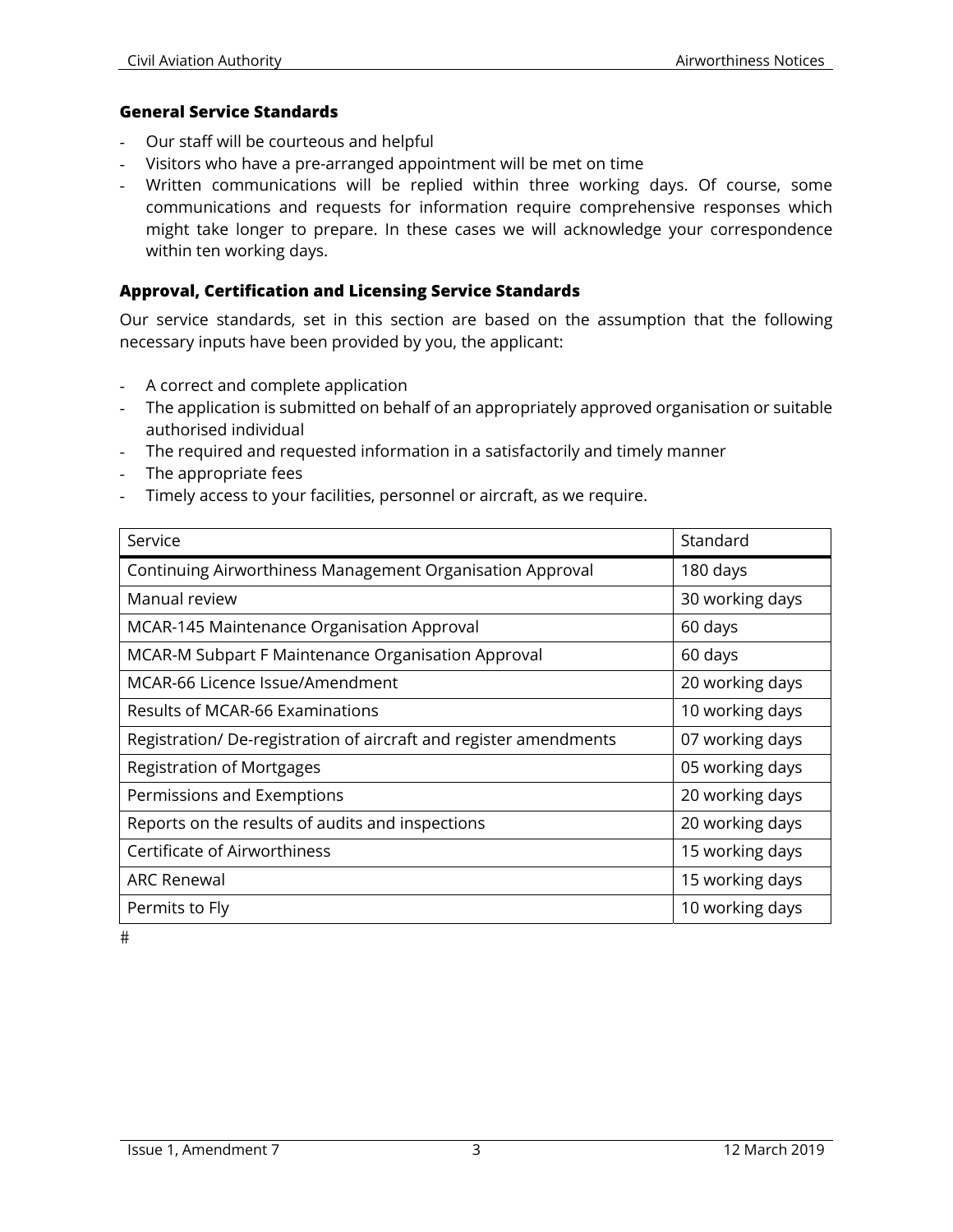# **AN 00-02 Code of Practice Performance Report**

It is the aim of Airworthiness section to achieve the specific service standards in Notice 00-1 on 90% of the occasions. Performance against these for the year 2021 is outlined in this document.



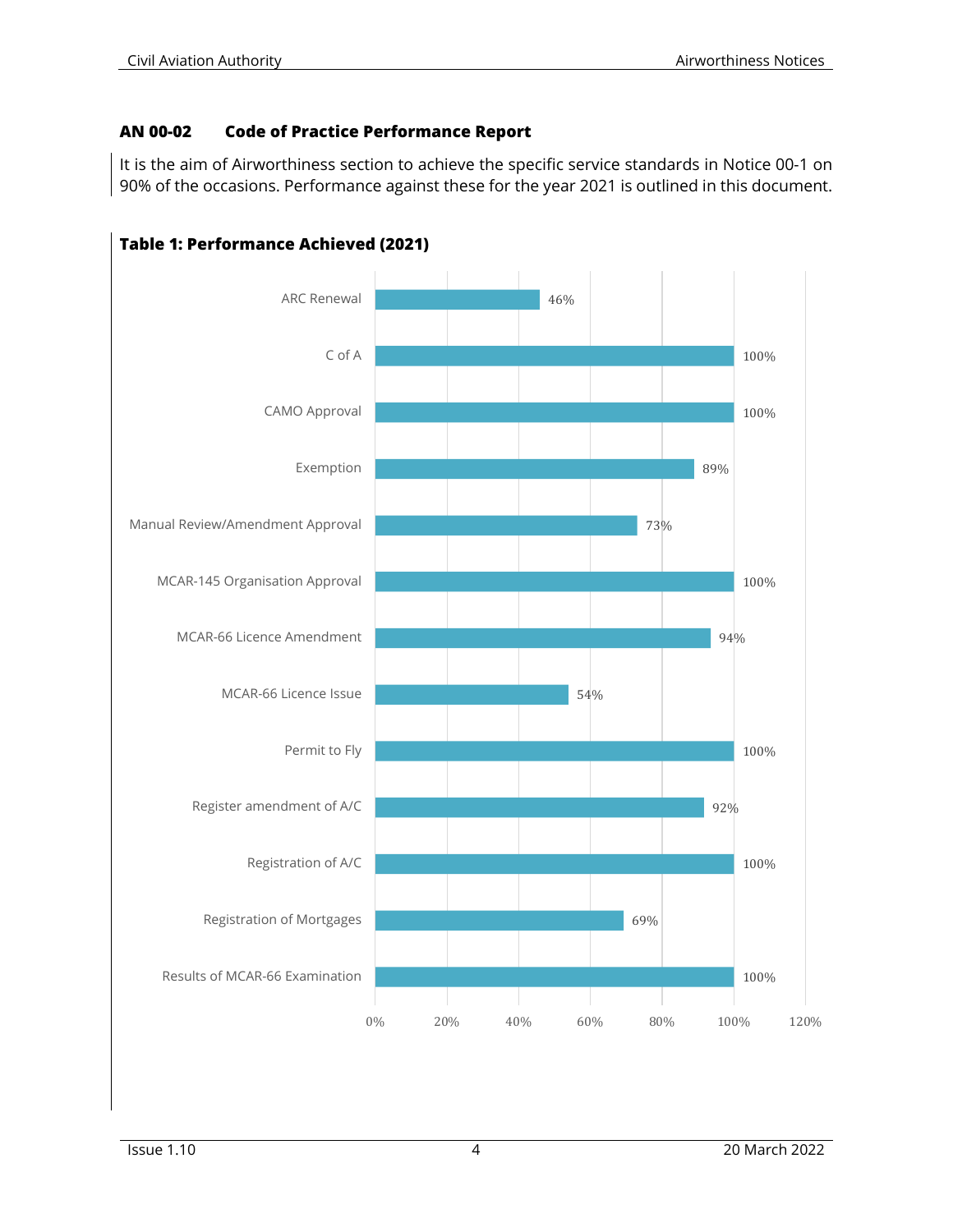

**Table 2: Performance vs. Standards (2021)**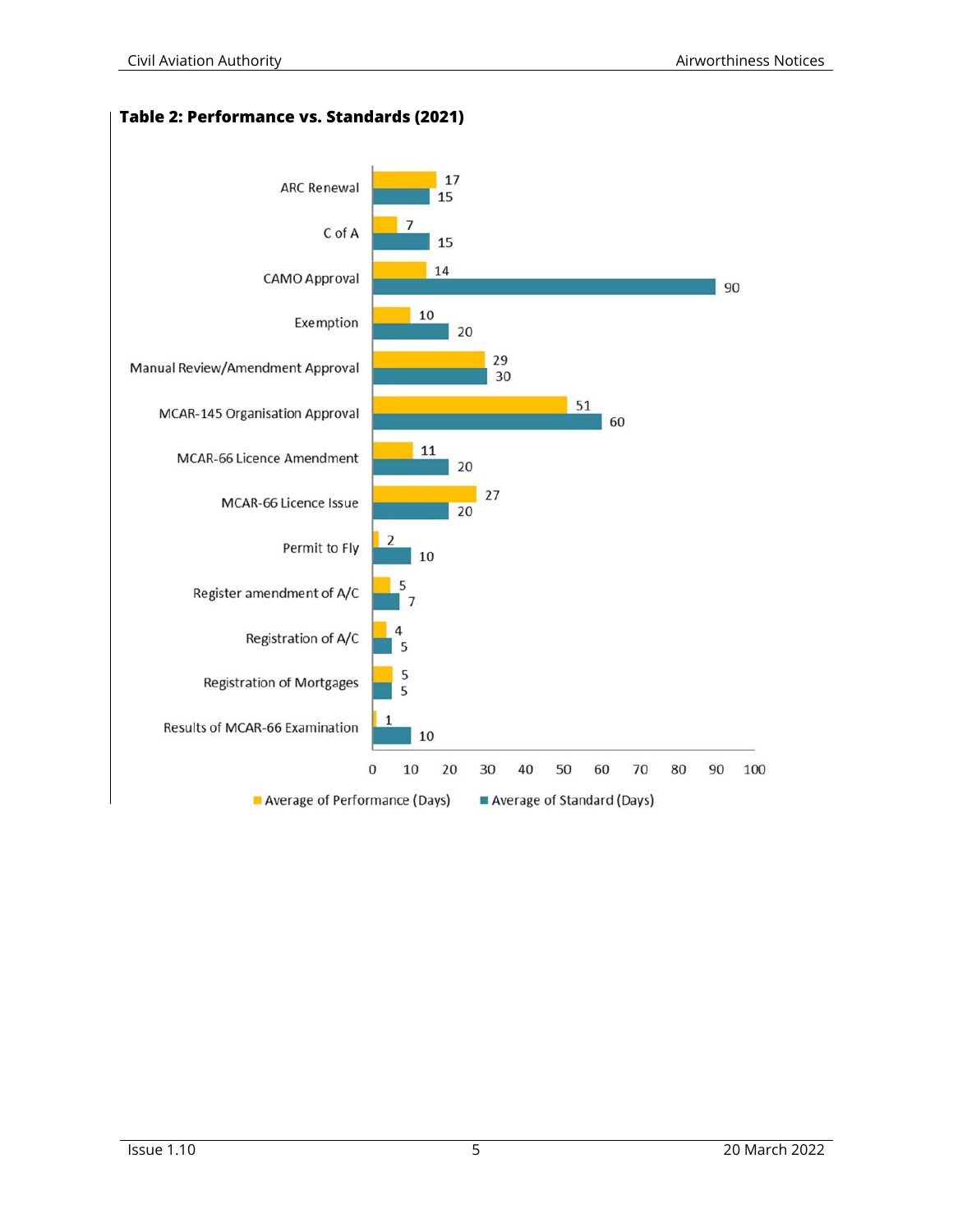#### **Table 3: Performance Achieved (2019 v 2021)**

Note: Data of 2020 not considered since the volume of data for the year is too small.

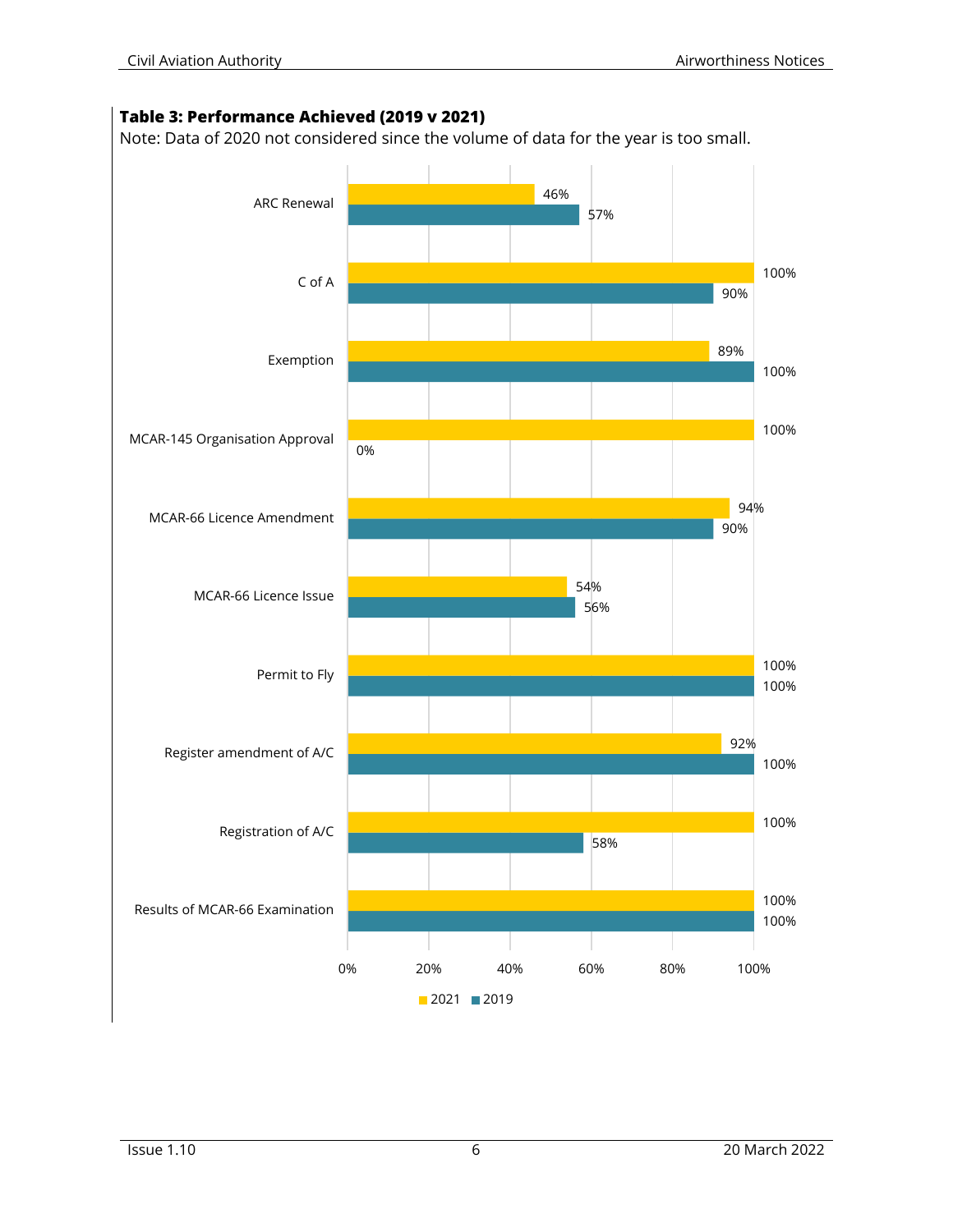# **AN 00-03 Adopted Material**

This notice lists guidance issued by various National Aviation Authorities that have been adopted by the Authority.

| #  | Origin                           | <b>Purpose</b>                                 |
|----|----------------------------------|------------------------------------------------|
| 01 | UK CAA CAP 1454                  | Self-Declared Maintenance Programmes           |
| 02 | UK CAA CAP 562 Leaflet B-130     | Problem of bogus parts                         |
| 03 | UK CAA CAP 562 Leaflet 5-60      | Condition monitored maintenance                |
| 04 | UK CAA CAP 562 Leaflet B-210/220 | Scrap parts & parts from aircraft no longer in |
|    |                                  | service                                        |
| 05 | EASA AMC 20-6 Rev 2              | <b>ETOPS Operations</b>                        |
| 06 | JAA TGL No. 6 Rev 1              | <b>RVSM Operations</b>                         |
| 07 | ICAO Doc 9365, Fourth Edition    | Low Visibility Operations (LVO)                |
| 08 | EASA AMC 20-24                   | ADS-B equipment certification                  |
| 09 | <b>EASA AMC 20-25</b>            | Electronic Flight Bags (EFB)                   |
| 10 | EASA UG.CAO.00XXX-YY             | EASA Guidance on specific technical            |
|    |                                  | requirements (Foreign Part 145/147)            |

Link to the **Adopted Material**.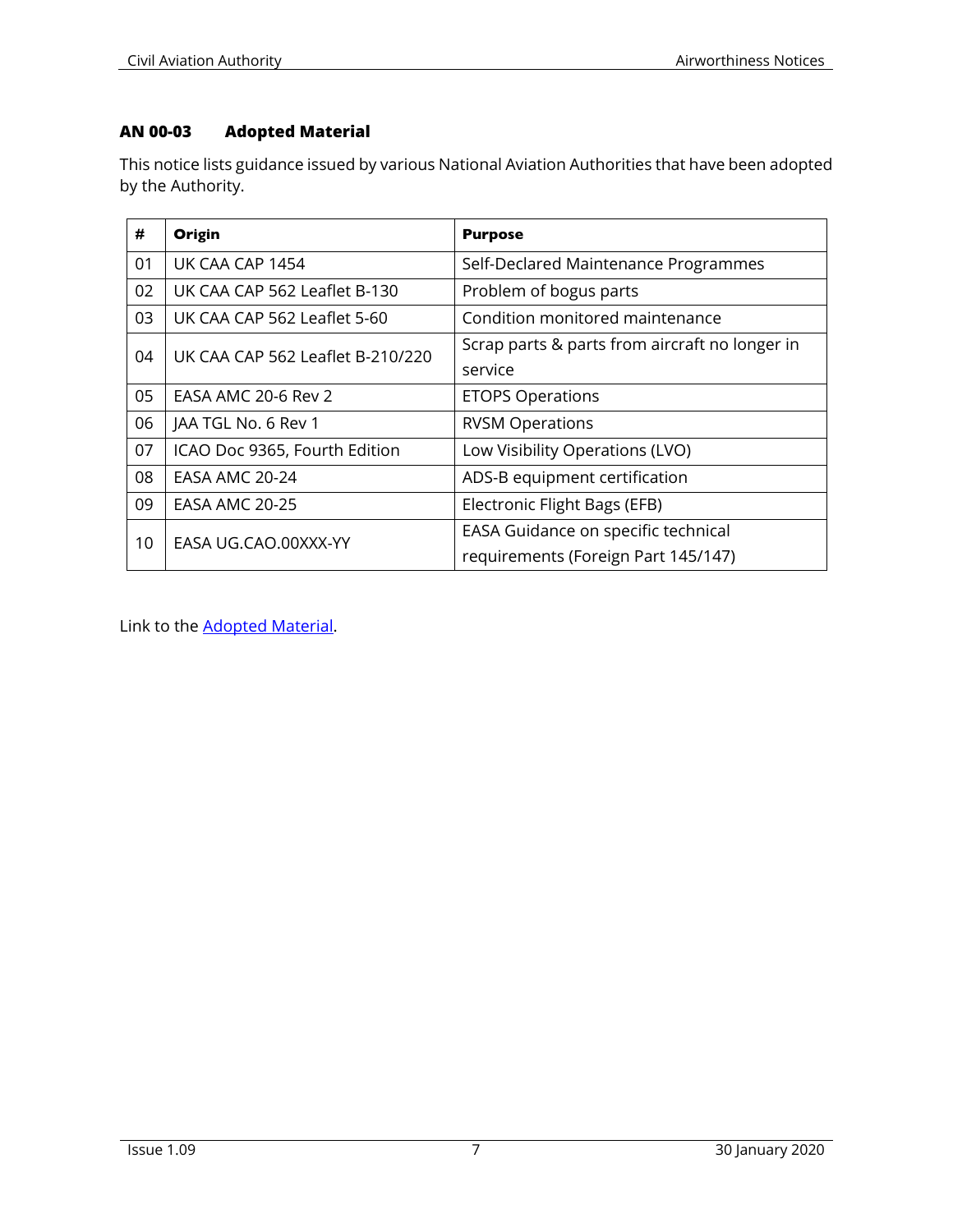# **Chapter 21 — INITIAL AIRWORTHINESS**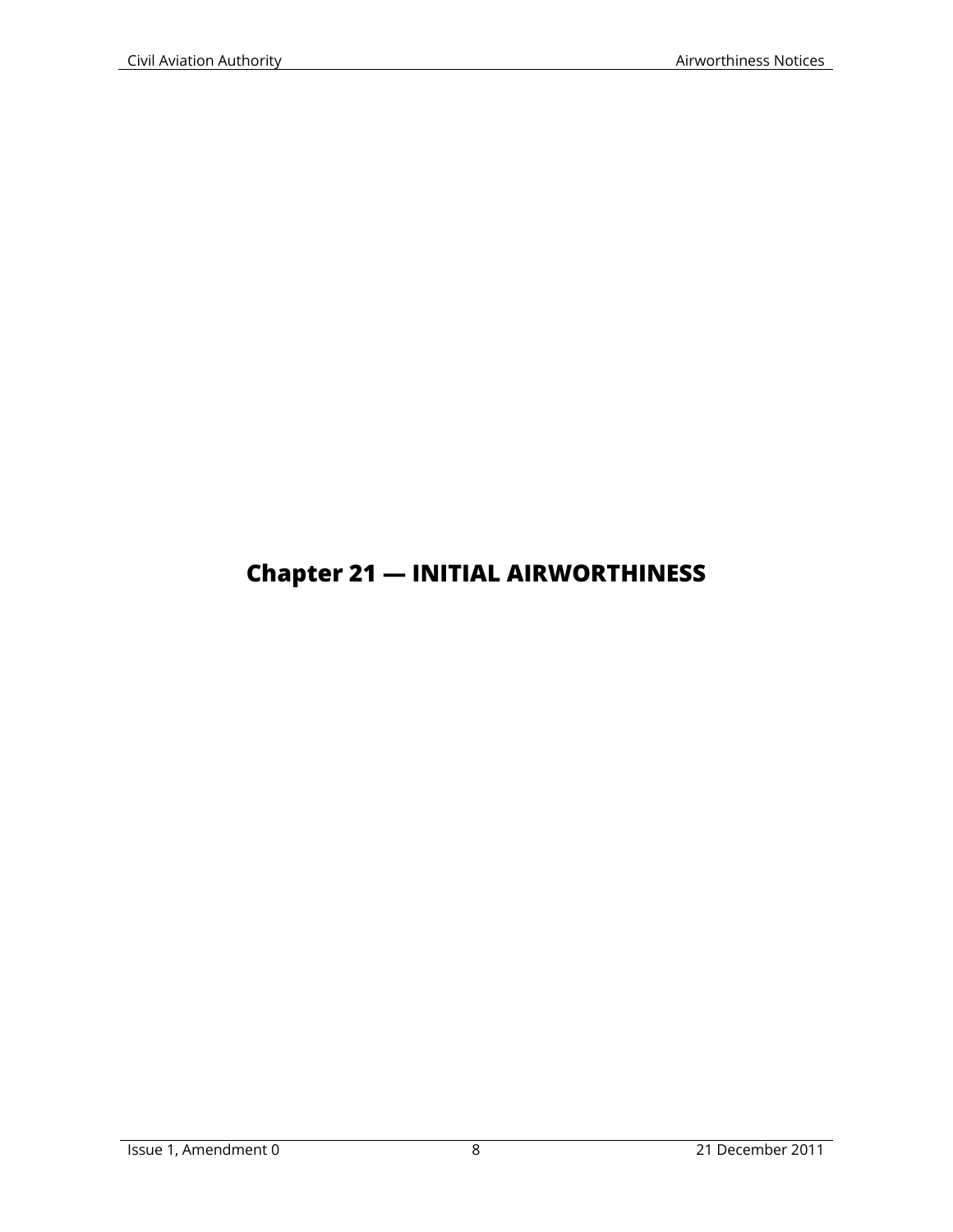#### **AN 21-01 Import Requirements**

#### **Acceptance of Civil Aircraft**

These Import Requirements are applicable to civil aircraft types, including any installed product, part, or appliance, which have been issued or are eligible for Type Acceptance Certificate in accordance with MCAR-21 Subpart B, where application has been made for the issue of Certificate of Airworthiness under MCAR-21 Subpart H.

CAD shall be consulted before purchasing or leasing aircraft that do not meet the requirements of this Notice. Aircraft purchased without prior consultation and agreement with CAA may not be authorised for import. A completed CAD Form ATC-02 shall be submitted with the application to import an aircraft.

#### **New Aircraft**

For an aircraft which is the "First of Type/Variant" to be type accepted by CAA, the required documentation in both Tables A and B below must be provided to CAA in accordance with MCAR-21.A.15.

For a "Series" aircraft (i.e., an aircraft type previously accepted by CAA), the required documentation in Table B must be provided.

Note: The documentation is only required only if it relates to, and is required by, the type design for the specific aircraft.

Note: A copy of the items marked \* shall be retained by CAA. Items marked \*\* shall be viewed only at the time of Certificate of Airworthiness issue but must be retained by the aircraft owner/operator.

#### **Table A**

| #             | Document/Publication              | Comments                                      |         |
|---------------|-----------------------------------|-----------------------------------------------|---------|
|               | <b>Type Certificate</b>           |                                               | $\star$ |
| $\mathcal{L}$ | Maintenance Manual                |                                               | $\star$ |
| 3             | Illustrated Parts Catalogue       |                                               | $\star$ |
| 4             | Overhaul Manual                   |                                               | $\star$ |
| 5             | <b>Structure Repair Manual</b>    |                                               | $\star$ |
| 6             | Non-Destructive Testing Manual    |                                               | $\star$ |
| 7             | Wiring Diagrams Manual            |                                               | $\star$ |
| 8             | Maintenance Review Board Report   |                                               | $\star$ |
| 9             | Maintenance Planning Document     |                                               | $\star$ |
| 10            | Service Life & Time Limits Manual | Unless date is contained in another<br>manual | $\star$ |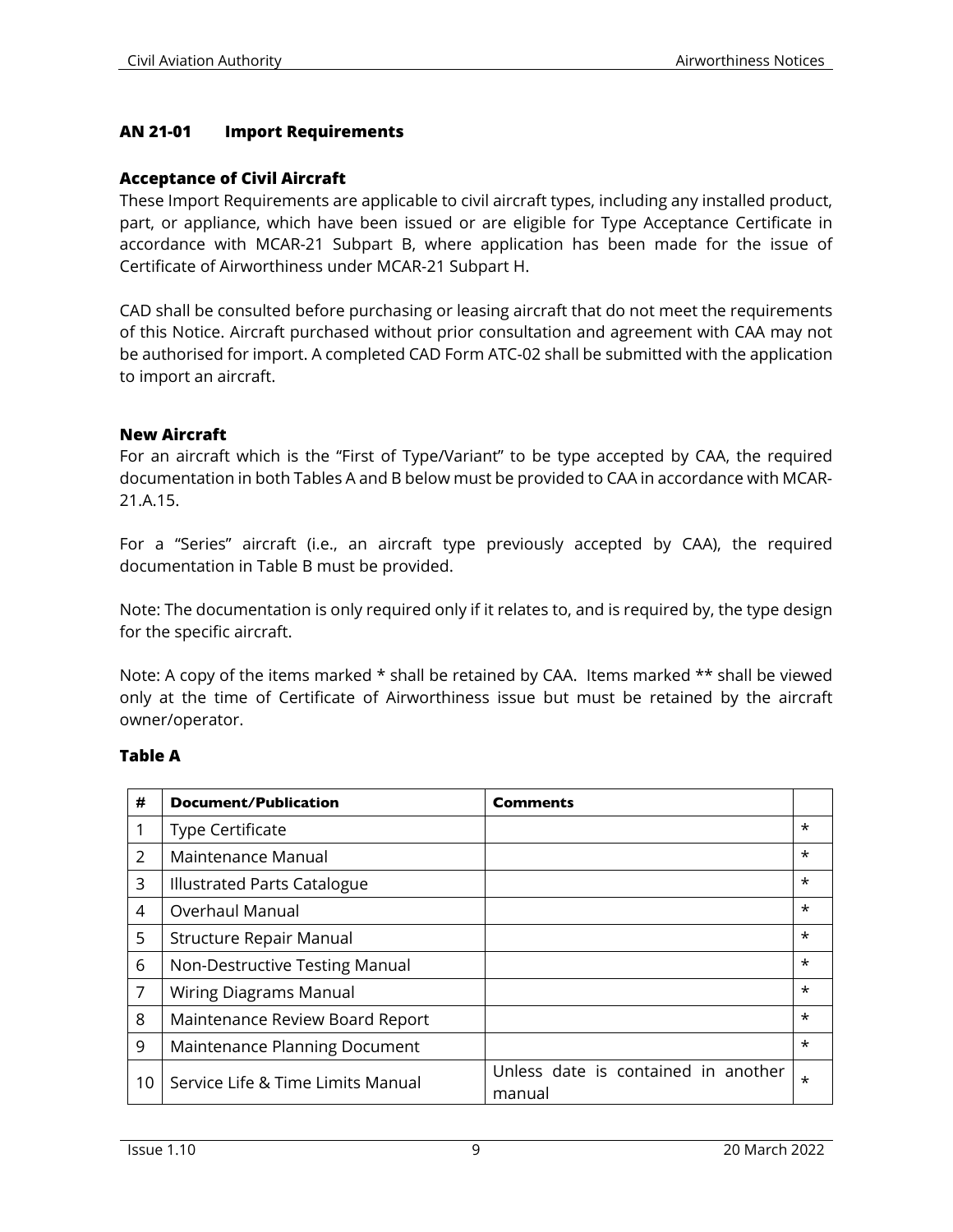| 11 | <b>Flight Manual</b>                                                                                                                                                                            |                                                            | $\star$  |
|----|-------------------------------------------------------------------------------------------------------------------------------------------------------------------------------------------------|------------------------------------------------------------|----------|
| 12 | Electrical Load Analysis Report                                                                                                                                                                 |                                                            | $\star$  |
| 13 | Noise Type Certificate                                                                                                                                                                          | Including noise data, unless published<br>in Flight Manual | $^\star$ |
| 14 | A statement from the type certificate<br>holder or manufacturer, undertaking to<br>provide CAA with an ongoing revision<br>service for the operating, maintenance<br>and service documentation. |                                                            | *        |

# **Table B**

| #              | <b>Document/Publication</b>                                                                                                              | <b>Comments</b>                                                                                                |          |
|----------------|------------------------------------------------------------------------------------------------------------------------------------------|----------------------------------------------------------------------------------------------------------------|----------|
| 1              | <b>Export Certificate of Airworthiness</b>                                                                                               | Transfer<br>referred<br>Documents<br>in<br>21.A.174 will be accepted.                                          | $\star$  |
| $\overline{2}$ | of<br>Copy<br>each<br>Supplemental<br><b>Type</b><br>Certificate<br>(STC)<br>embodied<br>the<br>on<br>aircraft/engine/and or propellers. | must<br>establish<br>Applicant<br><b>NAA</b><br>approval/acceptance of each STC.                               | $\star$  |
| 3              | of<br>with<br>Compliance<br>Statement<br>Airworthiness Directives (ADs).                                                                 |                                                                                                                | $^\star$ |
| $\overline{4}$ | Certification Maintenance Requirements<br>(CMR).                                                                                         | <b>CMR</b><br>and<br>compliance,<br>status<br>as<br>applicable to aircraft type.                               | $\star$  |
| 5              | Aircraft / Engine / Propeller / APU Log<br><b>Books</b>                                                                                  |                                                                                                                | $++$     |
| 6              | <b>Weighing Report</b>                                                                                                                   | Individual aircraft weighing record                                                                            | $***$    |
| $\overline{7}$ | <b>Flight Test Report</b>                                                                                                                | aircraft,<br>For<br>new<br>$\mathsf{a}$<br>of<br>copy<br>manufacturer's Flight Test completion<br>declaration. | *        |
| 8              | Declaration of compliance with Additional                                                                                                |                                                                                                                | $\star$  |
|                | National Requirements.                                                                                                                   |                                                                                                                |          |
| 9              | Statement of compliance with ADS-B                                                                                                       | ADS-B<br>shall<br>equipages<br>meet<br>certification standards in EASA AMC<br>20-24 or FAA AC 20-165.          | *        |
| 10             | Statement of compliance with PBN                                                                                                         | Specify RNP-1 etc.                                                                                             | $\star$  |
| 11             | <b>Cabin Configuration Control</b>                                                                                                       | Copy of configuration drawing (LOPA)                                                                           | $\star$  |
| 12             | Radio Equipment List                                                                                                                     | Including approval status                                                                                      | $\star$  |
| 13             | <b>Software Criticality List</b>                                                                                                         | Class 1, 2 and 3 Software declaration                                                                          | $\star$  |
| 14             | <b>Statement of Conformity</b>                                                                                                           |                                                                                                                | $\star$  |
| 15             | of<br>List<br>Derogations,<br>Waivers<br>and<br>Exemptions from the Type Certificate<br>and/or Additional National Requirements.         | Must be authorized in writing by<br>CAA/State of Registry.                                                     | $\star$  |
| 16             | <b>Compass Check Certificate</b>                                                                                                         |                                                                                                                | $++$     |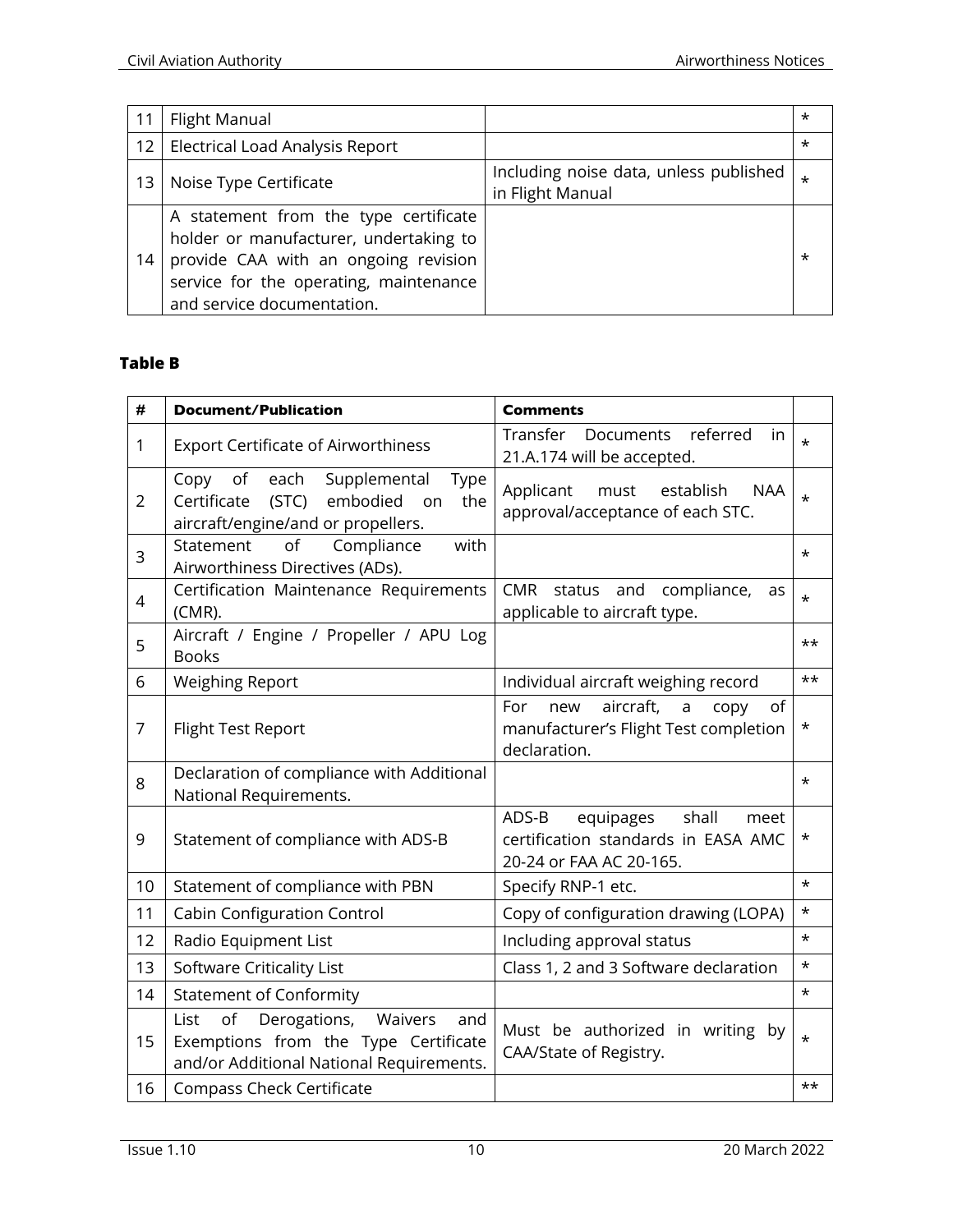#### **Used Aircraft**

In addition to the documentation specified in Table B, the required documentation specified in Table C below must also be provided for used aircraft.

Note: The documentation is only required only if it relates to, and is required by, the type design for the specific aircraft.

#### **Table C**

| # | Document/Publication                 | <b>Comments</b>                                                                                                                                |              |
|---|--------------------------------------|------------------------------------------------------------------------------------------------------------------------------------------------|--------------|
|   | Aircraft/Engine/Propeller Records    | Records containing total time in service<br>and status of life limited parts. Time<br>since last overhaul and<br>current<br>inspection status. | $***$        |
| 2 | Component Overhaul/Life Limit Status | Details of lives<br>remaining<br>and<br>modification status.                                                                                   | **           |
| 3 | Previous Maintenance Records         | Work Packs and Log Books                                                                                                                       | $***$        |
| 4 | <b>Modification Status Report</b>    | modifications<br>previously<br>Major<br>embodied by Owner(s) / Operator(s),<br>including approval status.                                      | $\star\star$ |
| 5 | Repair Records                       | Major repairs previously embodied by<br>Owner(s) / Operator(s), including<br>approval status.                                                  | $\star\star$ |

## **Lost historical records – DHC-6-100/200/300 aircraft**

This section specifies how the CAA treats import of DHC-6-100/200/300 aircraft with incomplete maintenance records.

Cases with minor defects such as few hours or cycles missing, presents no issues. In the case of significant defects in hours and cycles, the CAA has dealt with it in several ways.

#### **Option A**

Confirm the hours and cycles from the National Aviation Authority of a State with an ICAO USOAP score of 60% or above. This could be on an export document such as an ARC, CofA or Export CofA. In such a case the CAA must be informed prior to import. The CAA may ask to complete all EMMAs. This to ensure the CAA is aware of the import conditions and there are no surprises at the CAA inspection.

## **Option B**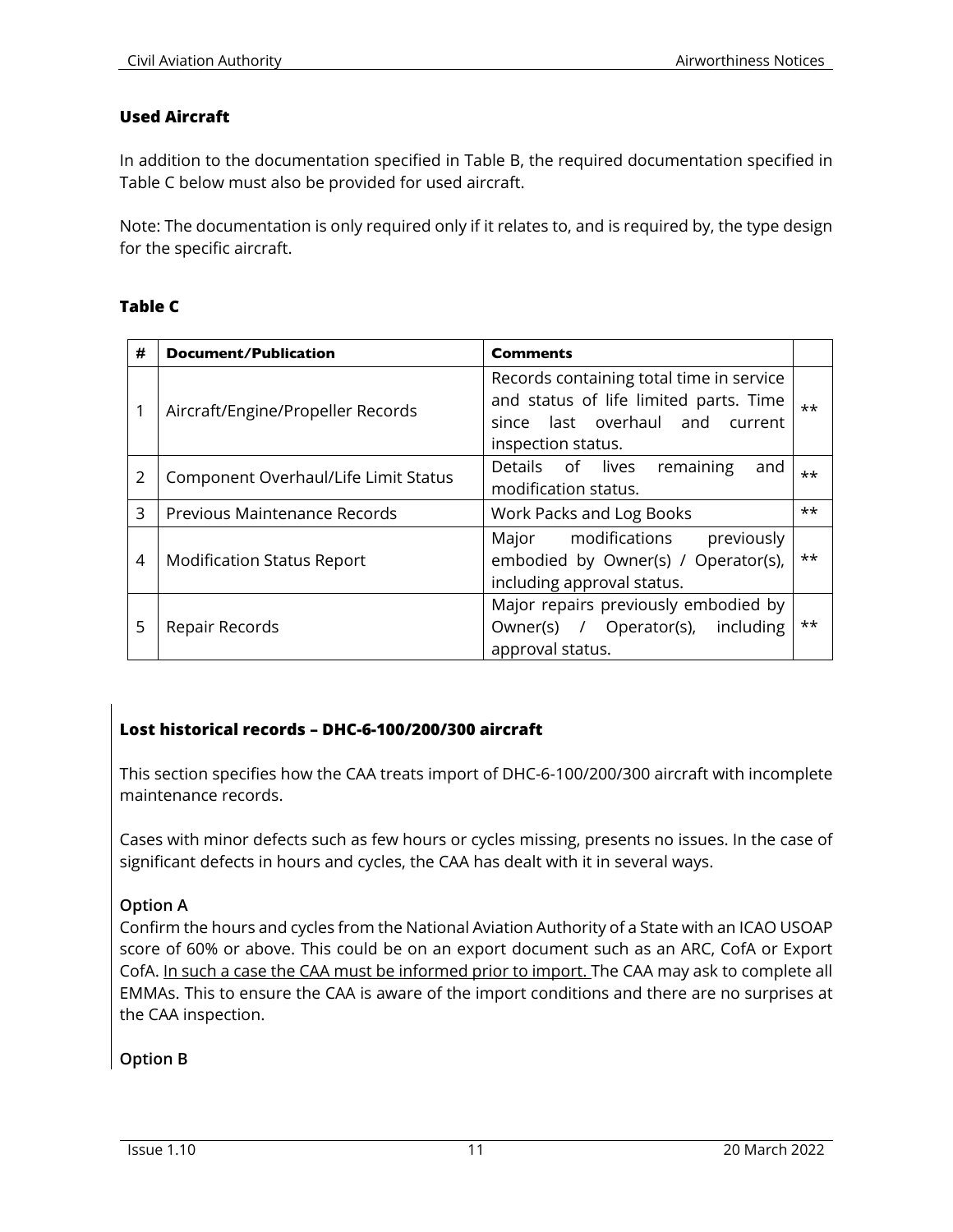Where it is not possible to get an export document certifying the current hours and cycles, the CAA can offset the missing time/cycles and import. The CAA may ask to complete all EMMAs. This is usually not an economically sound option where the missing time/cycles is large.

# **Option C**

CAA will reject cases where the defects are so huge rectifying them is an extremely difficult job. An example is where an aircraft had 13000 Hrs missing and no export document.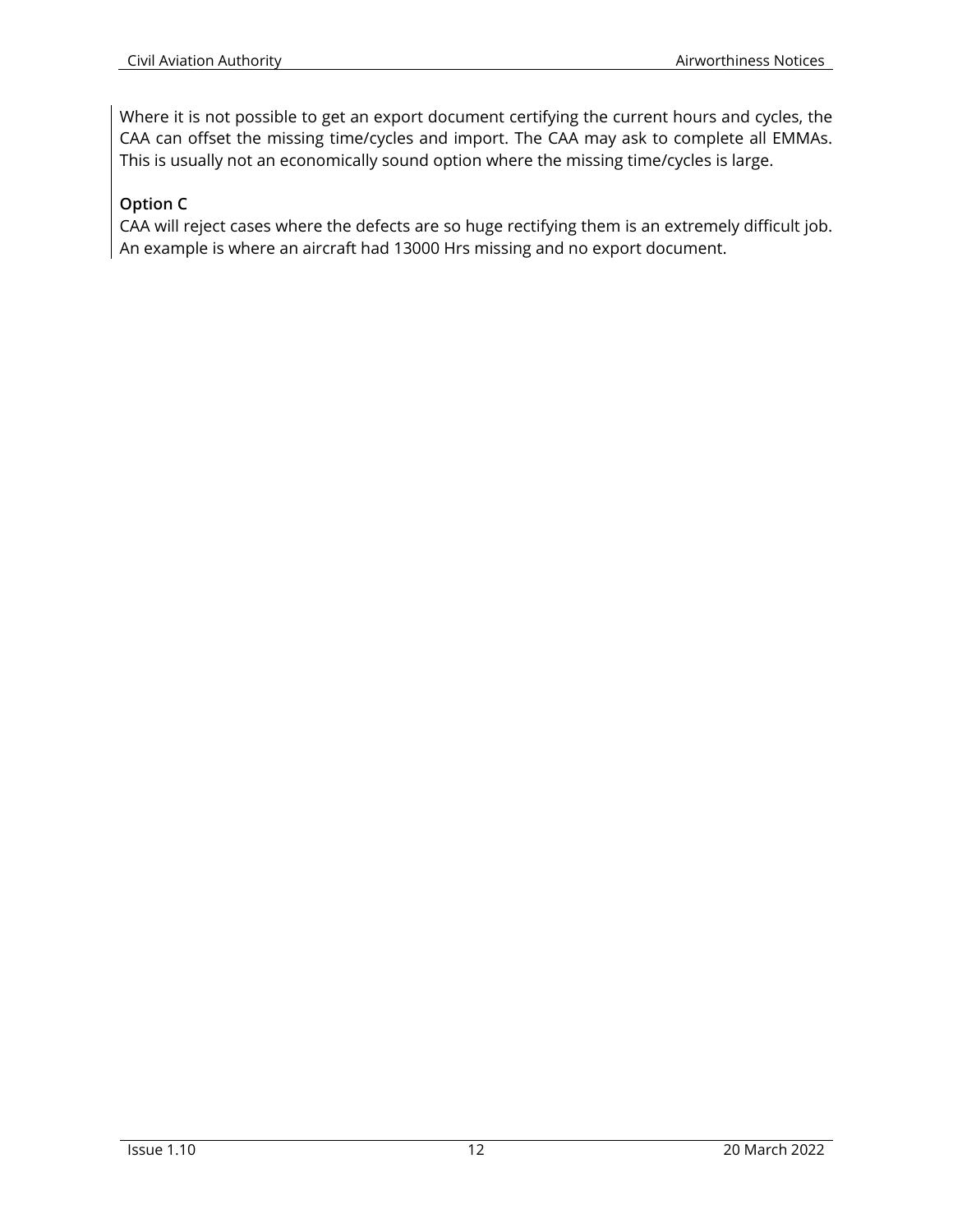#### **AN 21-02 Aeronautical Radio Licences**

The Civil Aviation Department has been appointed by the Communication Authority of Maldives to issue aircraft radio station licence in the Maldives via a memorandum of understanding signed on 16 September 2010.

In the first stage of implementation CAD will issue aeronautical station licenses to all aircraft on the Maldivian register as required under article 29 (e) and 30 of the Chicago Convention.

To expedite this process all operators are requested to apply for radio licence via CAD Form DAP 1902 and the applicable fees with every ARC extension or initial C of A application. Operators are advised to indicate the equipment make, model, frequency range, power, emission class and (E)TSO number for each equipment to comply with the Telecommunication Act.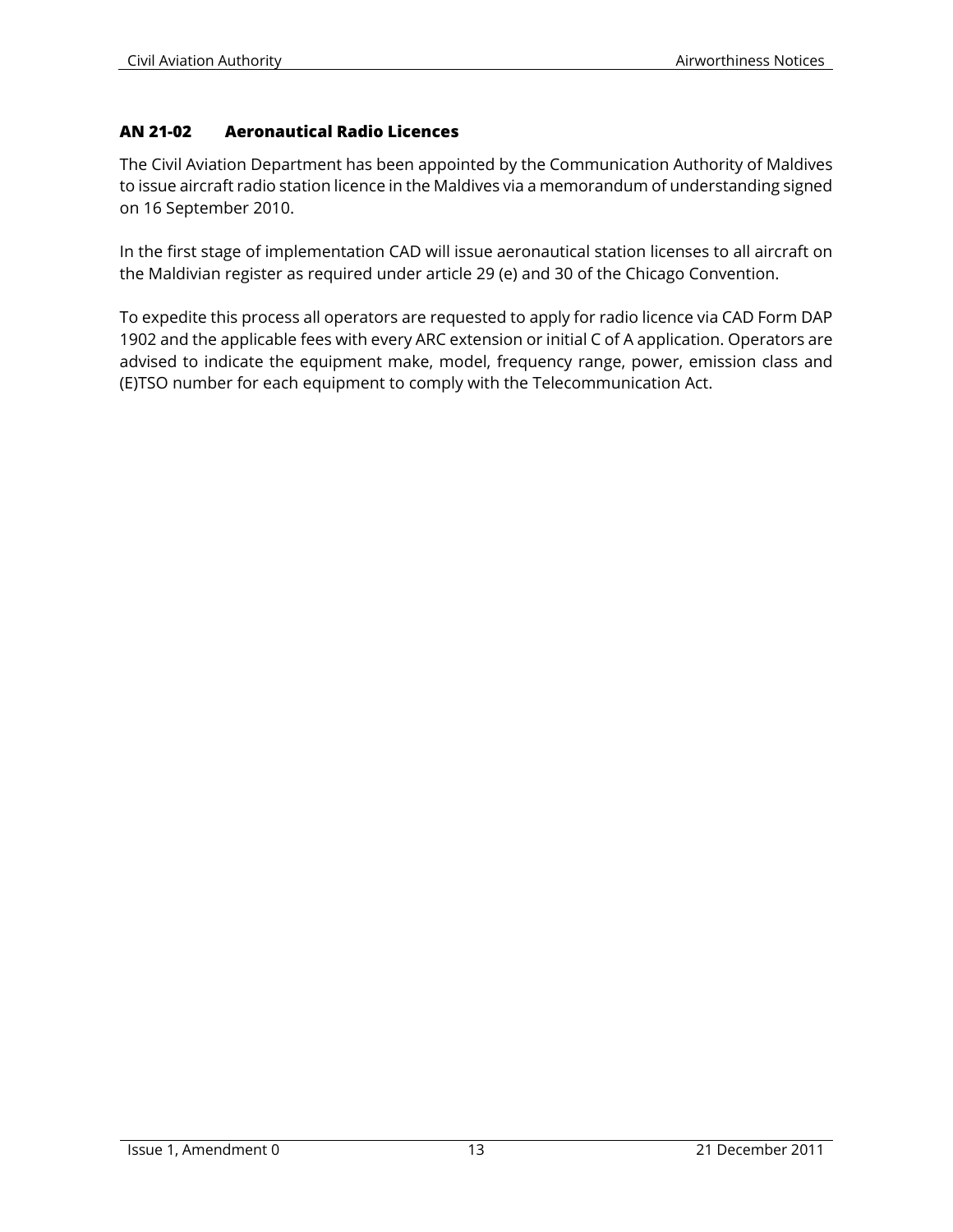# **Chapter 66 — LICENCING**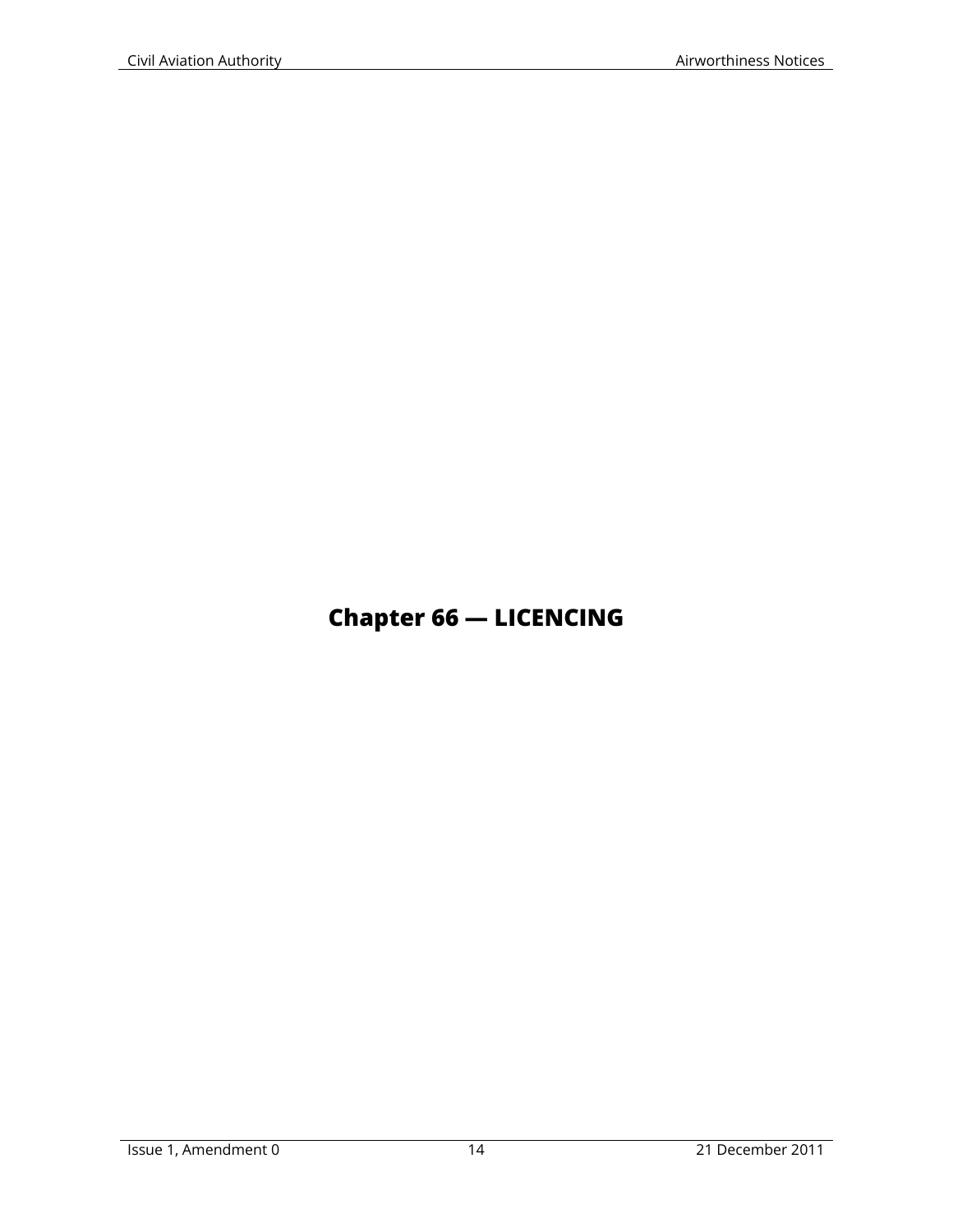#### **AN 66-01 Modification of MCAR-66 Licences**

#### **Changes to Type Rating List**

Modifications introduced to "Aircraft Type Rating List" which results in changes to an aircraft type rating or to an engine designation in the rating of a licences already issued, the rating on the licence may be modified in the next renewal or when the licence is re-issued, unless there is an urgent reason to modify it.

Example: The previous Type Rating List stipulates ATR 42 and ATR 72 as one type. However, later amendments have split this to ATR 42 and ATR 72 as two separate type ratings. Licences with ATR-42/72 as a single type will be modified at the next renewal or reissue and applicable new type ratings will be issued.

#### **Errors in Licences**

Immediate steps will be taken, in consultation with concerned parties, to modify/withdraw MCAR-66 licences identified to have any mistakes and/or typographical errors. This will be applied to licences issued after 01 December 2011.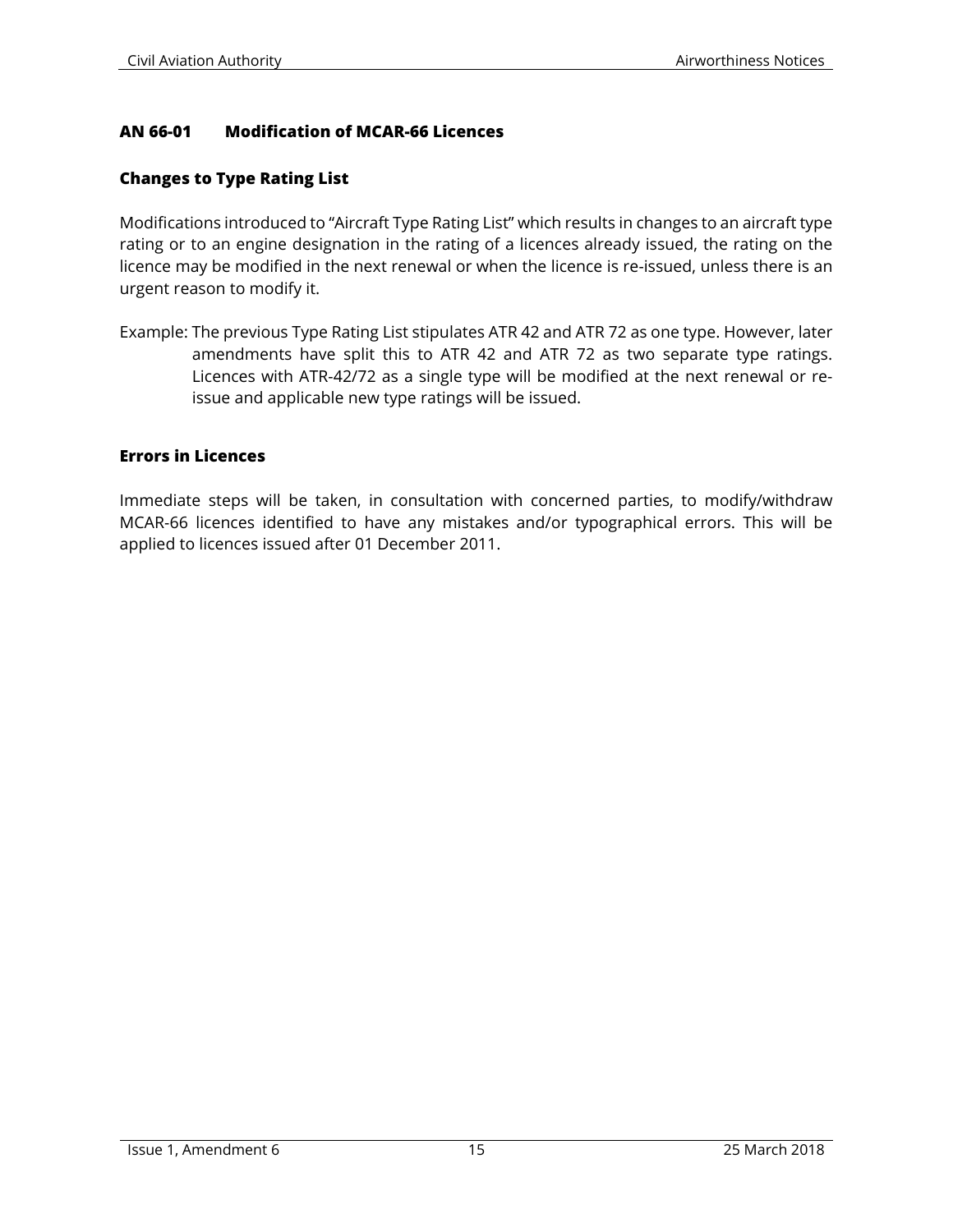#### **AN 66-02 Unapproved Aircraft Maintenance Training Organisations**

The CAA has received numerous queries in relation to the policy changes affecting maintenance training at unapproved training schools. The purpose of this revision is to clarify the policy changes to prospective students.

The CAA made the policy changes to maintain a high common standard in maintenance licensing as such unapproved training organisations do not meet the basic requirements of MCAR-147 nor include a significant practical element in their training courses. Further, training at approved schools places prospective students at a long term financial advantage due to the shortened experience requirements.

The two main policy changes were:

1. Skilled Worker route: The CAA will not accept qualifications gained at maintenance training organizations not approved under MCAR-147 or EASA Part 147 for the purposes of issuing an MCAR-66 licence under the skilled worker route.

This change was made effective on 9 September 2013. Students undergoing such a qualification process prior to this date may continue to be qualified.

2. EASA Part 66 Modular Exams - The CAA will not accept EASA Part 66 modular exams unless they are a part of a full time basic course at an approved EASA Part-147 organisation. This does not apply to EASA Part 66 exams held through the CAA.

This change was made effective on 1 March 2014. Students who have completed such modular exams prior to this date will not be affected.

3. UK CAA Part 66 Modular Exams – The CAA will accept Part 66 modular exams carried out at UK CAA exam centres provided these can be verified as authentic by the UK CAA. Applicants must bear the cost of the verification from the CAA. This change was made effective 12 March 2019.

Prospective students are encouraged to consult with the CAA prior to making firm arrangements with unapproved maintenance training organisations. The list of approved training organisations can be obtained from our website.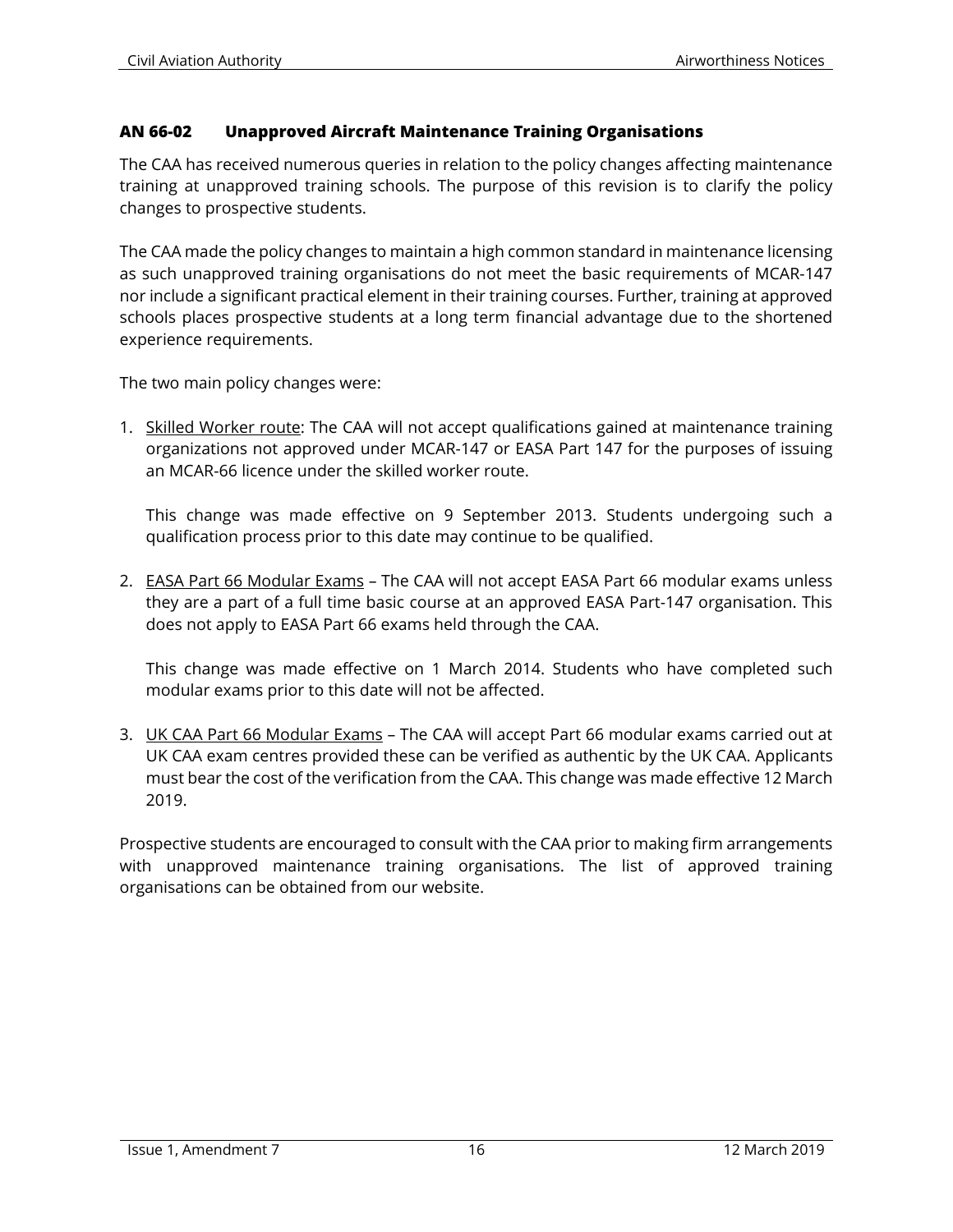#### **AN 66-03 EASA Part 66 Modular Exams**

The CAA has discovered serious irregularities in EASA Part 66 exams conducted by an EASA Part 147 Maintenance Training Organisation in the Maldives. The CAA, together with EASA, is investigating this breach of regulations.

The CAA is investigating instances of cheating, results manipulation, artificial adjustment of test scores using faked candidates, provision of MCQ/Essay papers to candidates prior to the exam in both sessions, release of results at the discretion of a candidate, undue assistance from instructors, extra answer sheets and examinations at instructor's hotel room among other irregularities.

EASA has also confirmed that some of the allegations are true and these breaches of regulations are of such significance, the Competent Authority of the Part 147 has deemed all the certificates pertaining to Maldives as invalid.

In light of this investigation, the CAA has taken serious steps to maintain the standard and credibility of MCAR-66 Licences.

- 1. Licences that do not meet the basic knowledge requirements of MCAR-66.25 will be changed/withdrawn.
- 2. Effective 1 March 2014, the CAA will not accept EASA Part 66 modules as equivalent to the knowledge standard of MCAR-66 under MCAR-66.25(b) unless (a) such exams are conducted under the supervision of this Authority or (b) they are part of a full time EASA Part 147 basic course or (c) they are exams conducted by the UK CAA at their examination centres and can be verified by the UK CAA as authentic.
- 3. Notwithstanding paragraph 2, the restrictions do not apply to candidates who have already made confirmed arrangements with EASA Part 147 training organisations. These arrangements shall be communicated to the CAA prior to 28 February 2014.

The CAA may take additional enforcement actions and administrative measures at the conclusion of the investigation.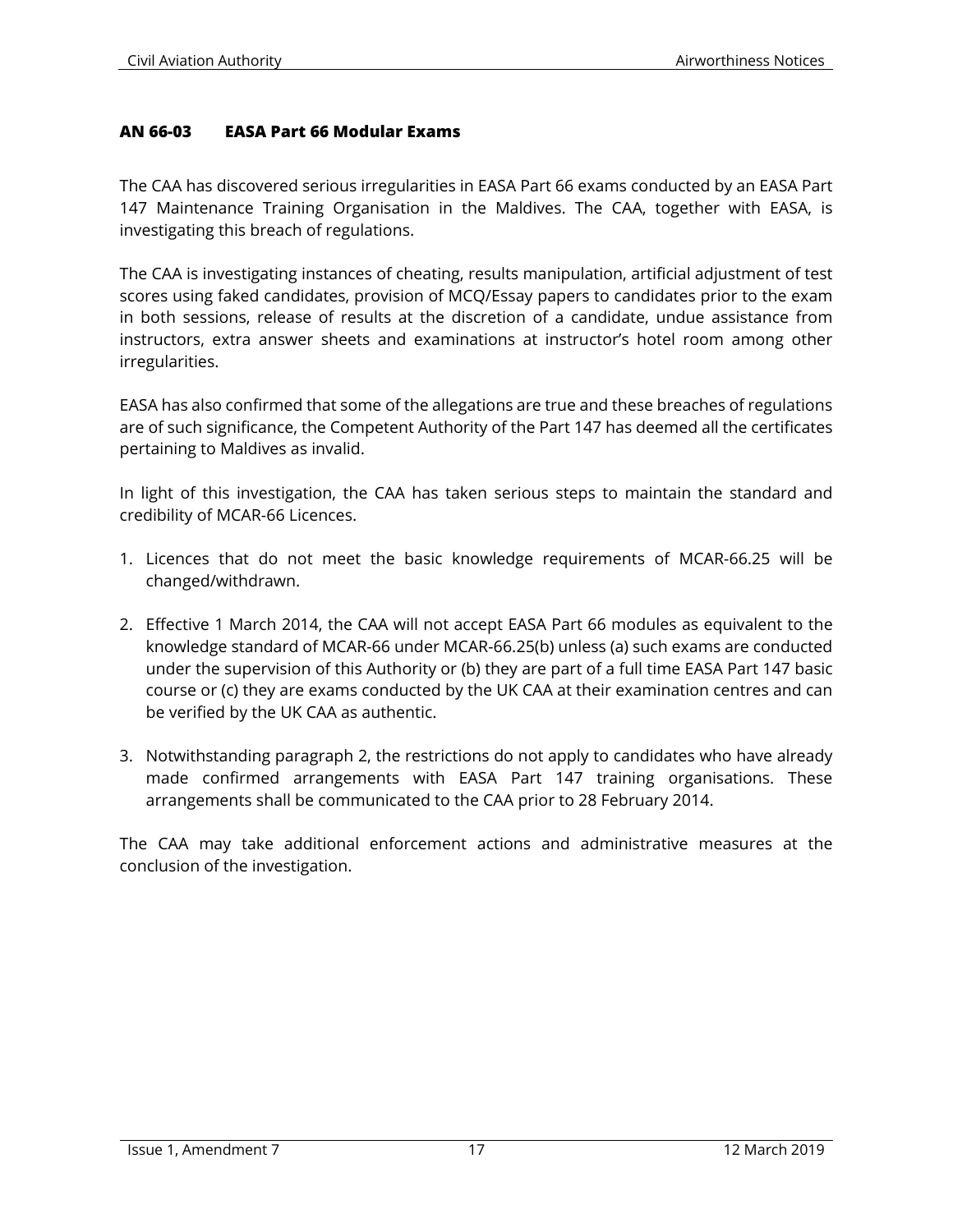#### **AN 66-04 Reduction of the experience requirements for an MCAR-66 licence**

EASA has published new guidance on the reduction of experience requirements for the issue of a Part-66 licence. The CAA has decided to adopt this guidance.

There are several scenarios possible depending on the particular case. Here are some of the most probable cases for category B1 or B2:

**Case No 1 (baseline – standard case):** The applicant completes the whole basic knowledge course (including the training, practical assessments and basic modules examinations) in an approved MCAR-147 maintenance training organisation.

Result: The Certificate of Recognition (CoR) of the basic course completion is issued by the organisation. The applicant can apply for the MCAR-66 licence with 2 years of maintenance experience.

**Case No 2:** The applicant completes the basic training in two different MCAR-147 AMTO (including the examinations).

Result: The CoRs for the successful examination of each individual module are issued (by different AMTO), but not the CoR for the basic course completion. The applicant does not benefit from the experience reduction and have to fulfil the requirement of 5 years.

**Case No 3:** The applicant has completed a full basic training course in one approved MCAR-147 organisation. Unfortunately, the candidate was not in a position to successfully pass the full examination process (all modules).

Result: In this case the applicant would receive a CoR for basic training only as well as the CoRs related to the modules successfully passed in that approved MCAR-147 organisation. The examination for the missing modules may be successfully passed in accordance with AN 66-03 or at an MCAR-147 organisation with issuance of the related CoRs thereof. The combination of all these CoRs is sufficient for the CAA to recognise the training course as successfully "completed" and to grant the maximum credit for the experience (only 2 years needed) for the issue of the license.

**Case No 4:** The applicant did not attend an MCAR-147 basic training course but only took examinations in accordance with AN 66-03.

Result: The applicant would receive several CoRs for the successful examination of individual modules from one or more approved MCAR-147 organisations or the CAA. No credit of experience as per 66.A.30 will be granted. Standard 5 years of experience will be required.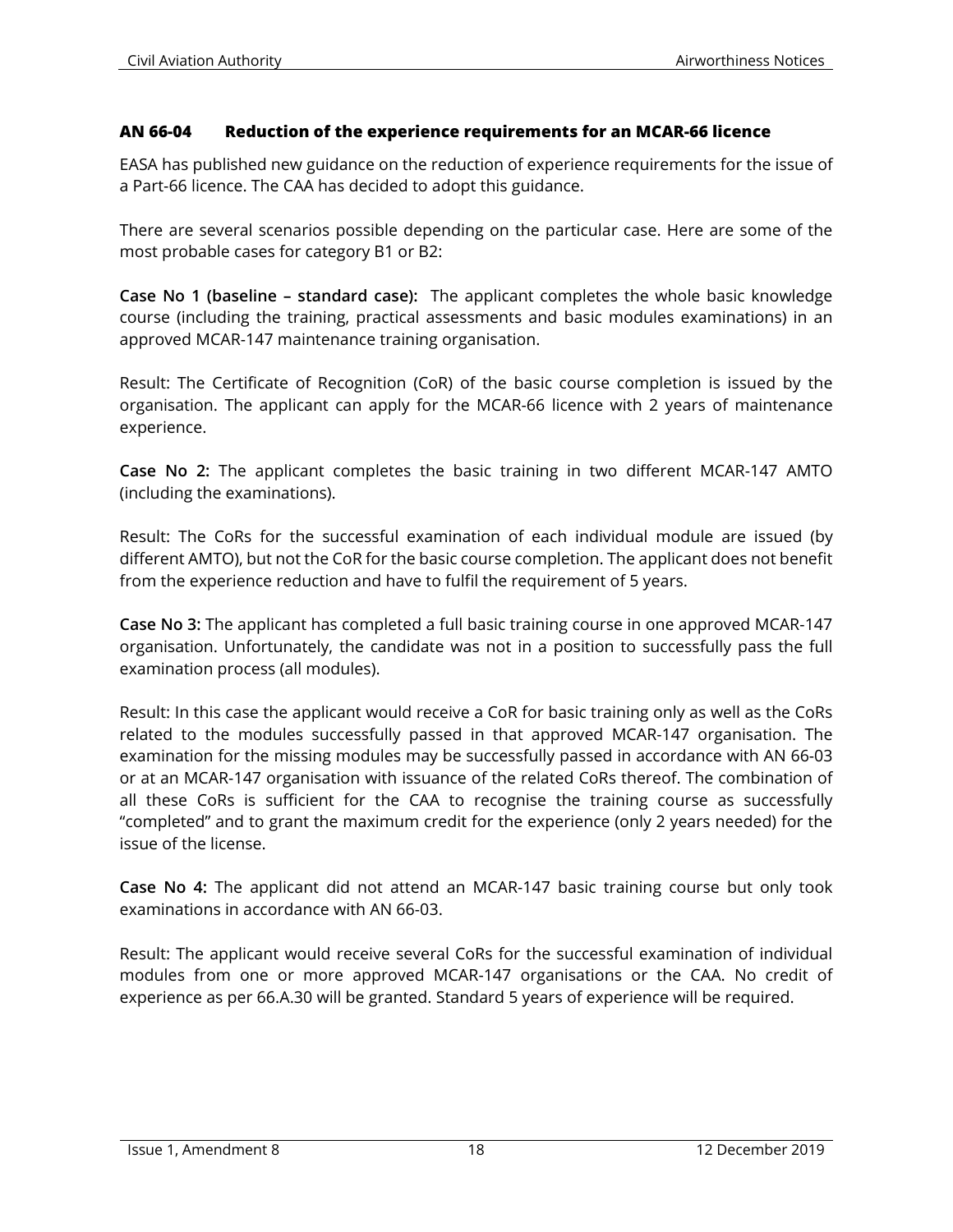#### **AN 66-05 Category C aircraft maintenance license through academic route**

MCAR-66.A.30(a)5 permits an applicant to obtain a Category C licence through the academic route.

#### **1. Knowledge requirements**

The applicant must complete all applicable MCAR-66 modules.

#### **2. Experience Requirements**

#### Actual Maintenance

66.A.30(5) specifies "experience working in a civil aircraft maintenance environment". There is no specific regulatory requirement for an applicant for a Cat C licence through an academic route to have any physical maintenance experience, however it would be preferable if such a person had at least some exposure to the conditions and "feel" of what it is like to carry out a maintenance activity on an aircraft.

#### Work Areas

AMC 66.A30(a)1 specifies the representative selection of tasks should include the observation of hangar maintenance, maintenance planning, quality assurance, recordkeeping, approved spare parts control and engineering development.

It is expected from any prospective applicant to have covered all items listed in the AMC *and* to a good depth of knowledge.

#### Observation of Base Maintenance

Six months of base maintenance can be split to be spread over the three years of overall experience required by 66.A.30 (5). This would have to be detailed in the evidence supplied as below.

The six months can be broken down into hours for ease. The CAA uses 780 hours. This is based on 26 weeks x 5 days x 6 hours, but you may decide on a different scale. This allows the observation of hangar maintenance to be performed as a part time activity, adding up to the equivalent of 6 month over a longer period.

#### Logbook

A logbook will speed up application processing by the CAA but is not required by the rule. The applicant will however have to provide some means of demonstrating how he/she has met the requirements of MCAR-66.A.30 which will be retained on the applicants file for verification and audit purposes.

#### Complex Motor-Powered Aircraft (CMPA)

Dedicated experience is required for CMPA and non-CMPA but cannot be combined.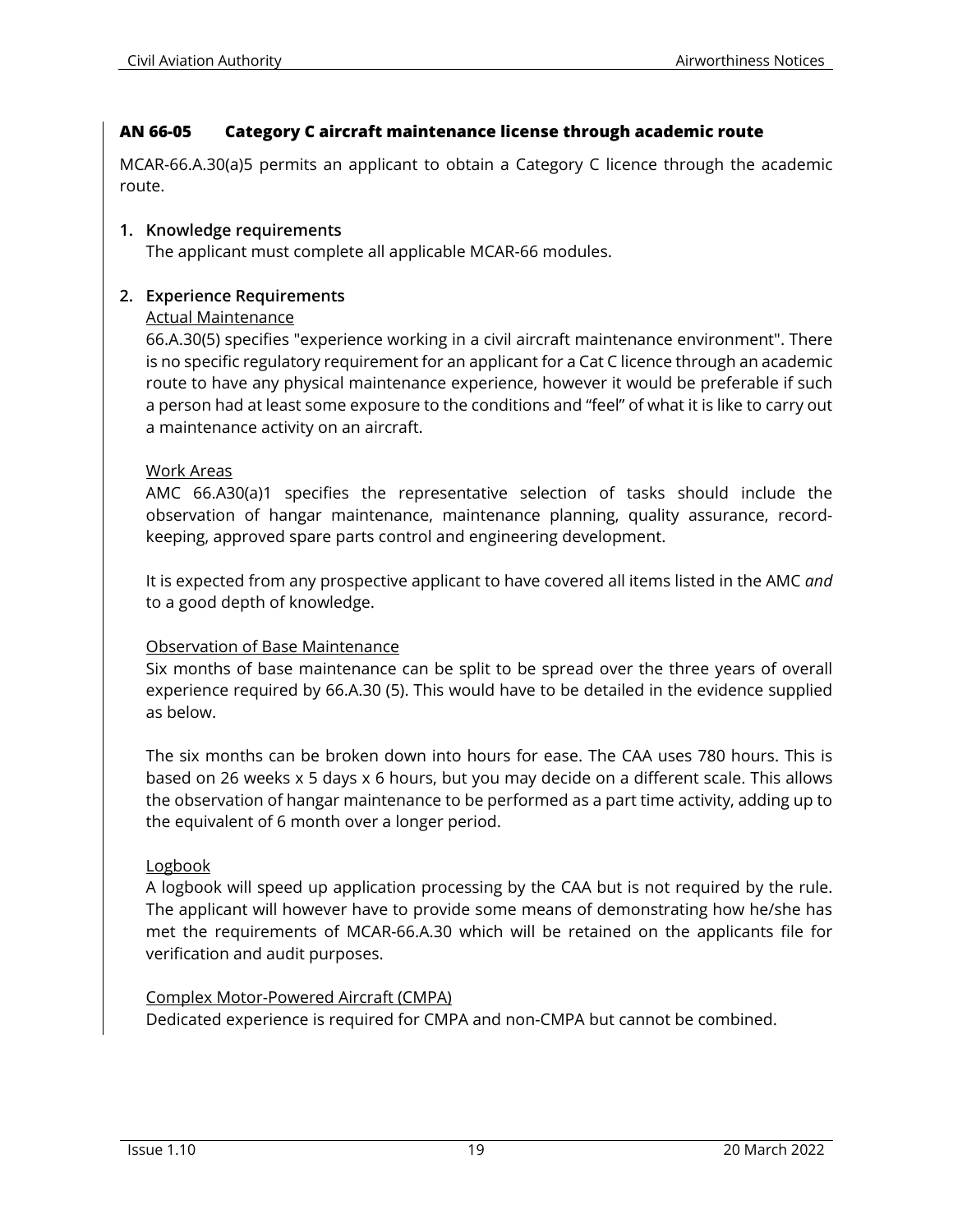# **Chapter M — CONTINUING AIRWORTHINESS**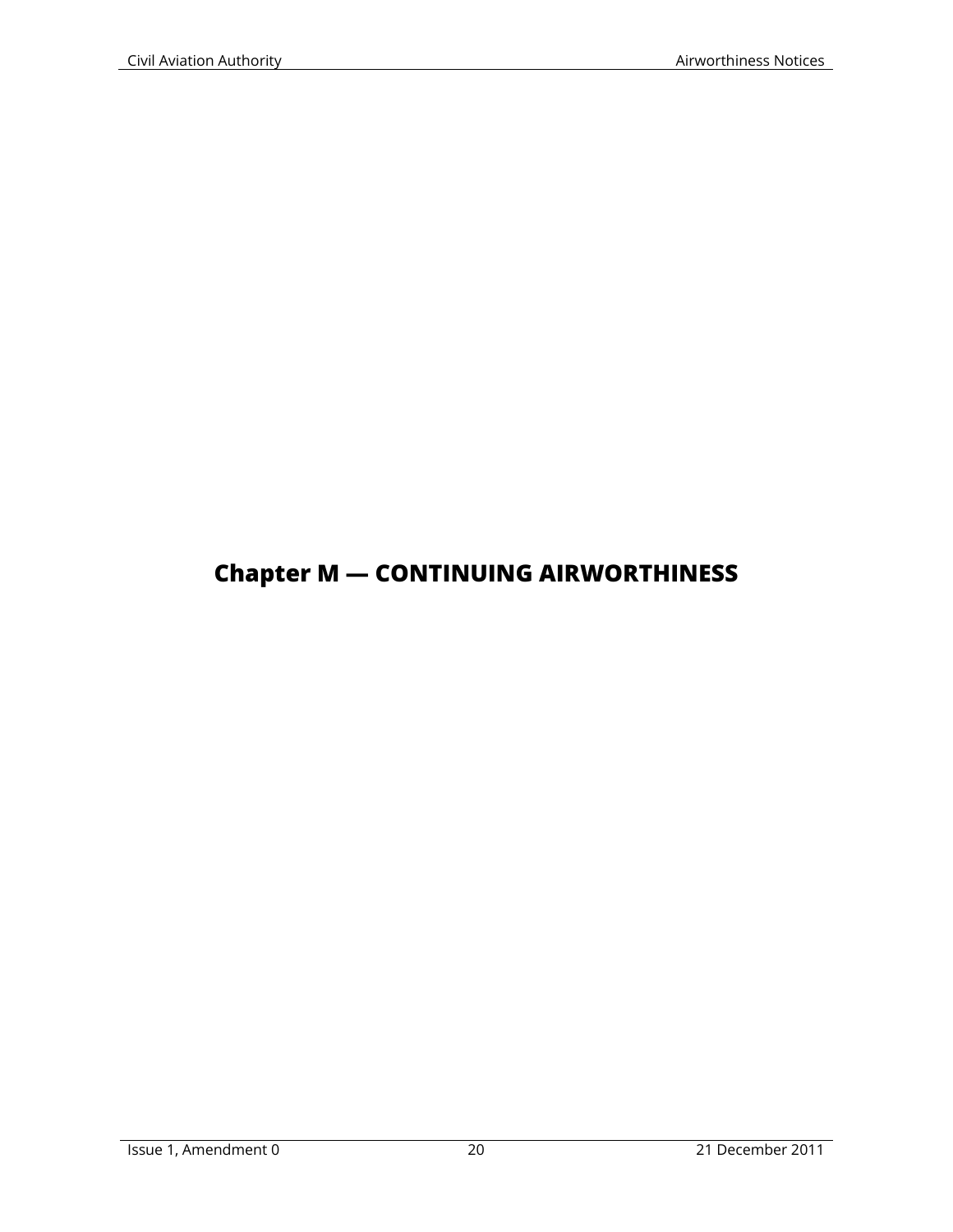#### **AN M-01 ARC Extensions**

#### **Introduction**

Please be informed that, from 1st April 2011 all operators are advised to exercise the privilege granted to them under MCAR-M.901(f), which essentially states that all organisations managing the continuing airworthiness of an aircraft may extend twice for a period of one year each time the validity of an airworthiness review certificate that has been issued by CAA.

#### **CAMO Procedures**

In order to acquire the privilege the CAMO should:

- Develop procedures to verify the aircraft has been in a "controlled environment" (M.901(b)). A sample verification statement is given in ARC Form 3
- Detail the retention method for these records
- Nominate (using a Form 4) an acceptable person to be authorised to perform the verification exercise and sign the extension of the ARC (CAA Form 15a)
- Develop a procedure to notify the CAA when the ARC has been extended
- Amend the CAME to include the above procedures and submit to the CAA for approval

ARC Form 3 (ARC Extension Verification Form) is made available on our website. This form shall be completed and sent to us within 10 days after extension with a copy of the extended ARC. Although this is an extension, CAA strongly recommends all MCAR-M Subpart G organisations to carry out a full Airworthiness Review of a significant sample of the fleet operated.

#### **Dating Protocols**

- Anticipation period is up to 30 days prior to expiry of the ARC
- ARC issue date is the day the ARC is extended
- Expiry date is 12 months from expiry date of last ARC

#### **Expiry**

It is also acceptable to perform the extension of an airworthiness review certificate after its expiration date, as long as all the conditions for the extension are met. Refer to AMC M.A.901(c)(2), (e)(2) and (f).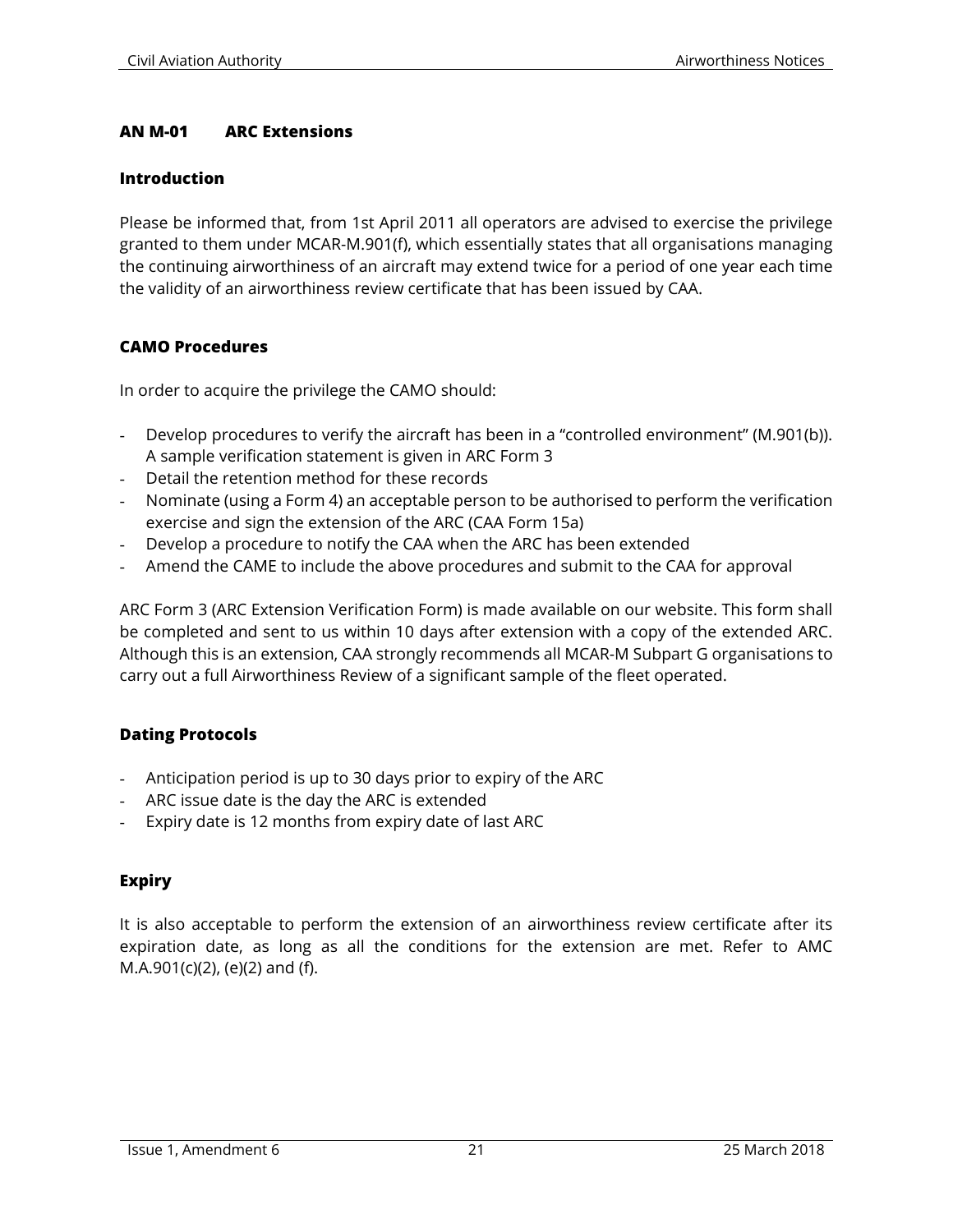#### **AN M-02 Human Factor Principles in Operator's Maintenance Programme**

Operators are advised to observe Human Factor principles in the design and application of maintenance programmes. This is not applicable to ELA1 aircraft and balloon operators.

The following aspects should be taken into account in the design and application of the maintenance programme:

- written language, which involves not only vocabulary and grammar, but also the manner in which they are used;
- the typography and the layout have a significant impact on the comprehension of the written material;
- the use of diagrams, charts or tables replacing long descriptive text is advantageous to assist comprehension; and
- the use of colour in illustrations reduces the discrimination workload and has a motivational effect.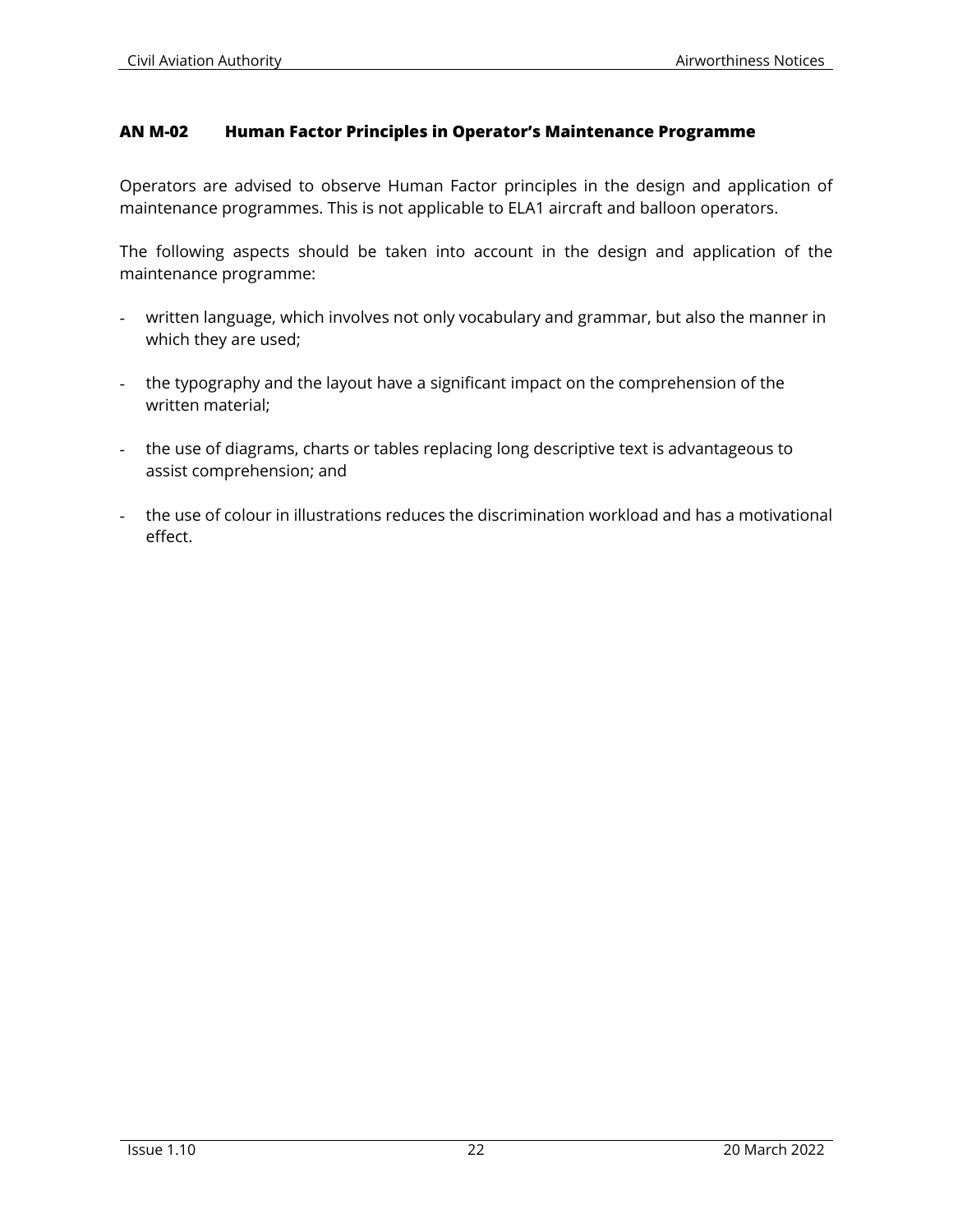## **AN M-03 UK CAA Form 1**

United Kingdom (UK) is no longer an EU Member state, and this has resulted in some changes regarding Form 1s issued by organisations based in UK.

It is not possible to amend MCAR-145 organisation MOE and add UK CAA Form 1 as an equivalent. This is because the equivalent Form 1s are defined in M.A.501 as EASA Form 1, FAA Form 8130 and Transport Canada Form 1.

The UK CAA Form 1 for newly produced parts is considered as an equivalent to EASA Form 1s under the Brexit agreement. Ref page 822 of the document. This means new parts with UK CAA Form 1 can be used on Maldivian aircraft. This provision does NOT apply to used parts, i.e. parts coming from a UK 145 after repair, overhaul etc.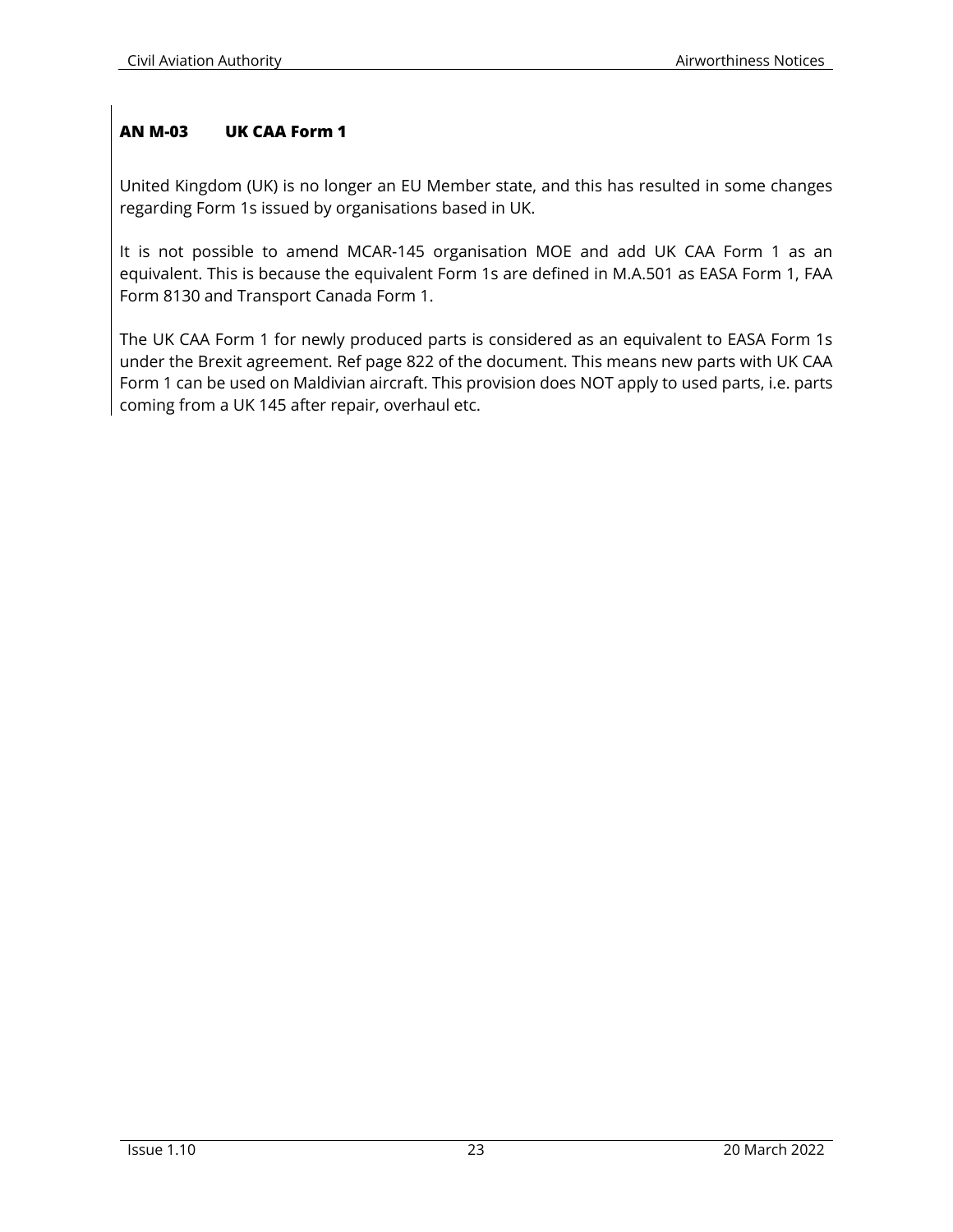# **Chapter 145 — APPROVED MAINTENANCE ORGANISATION**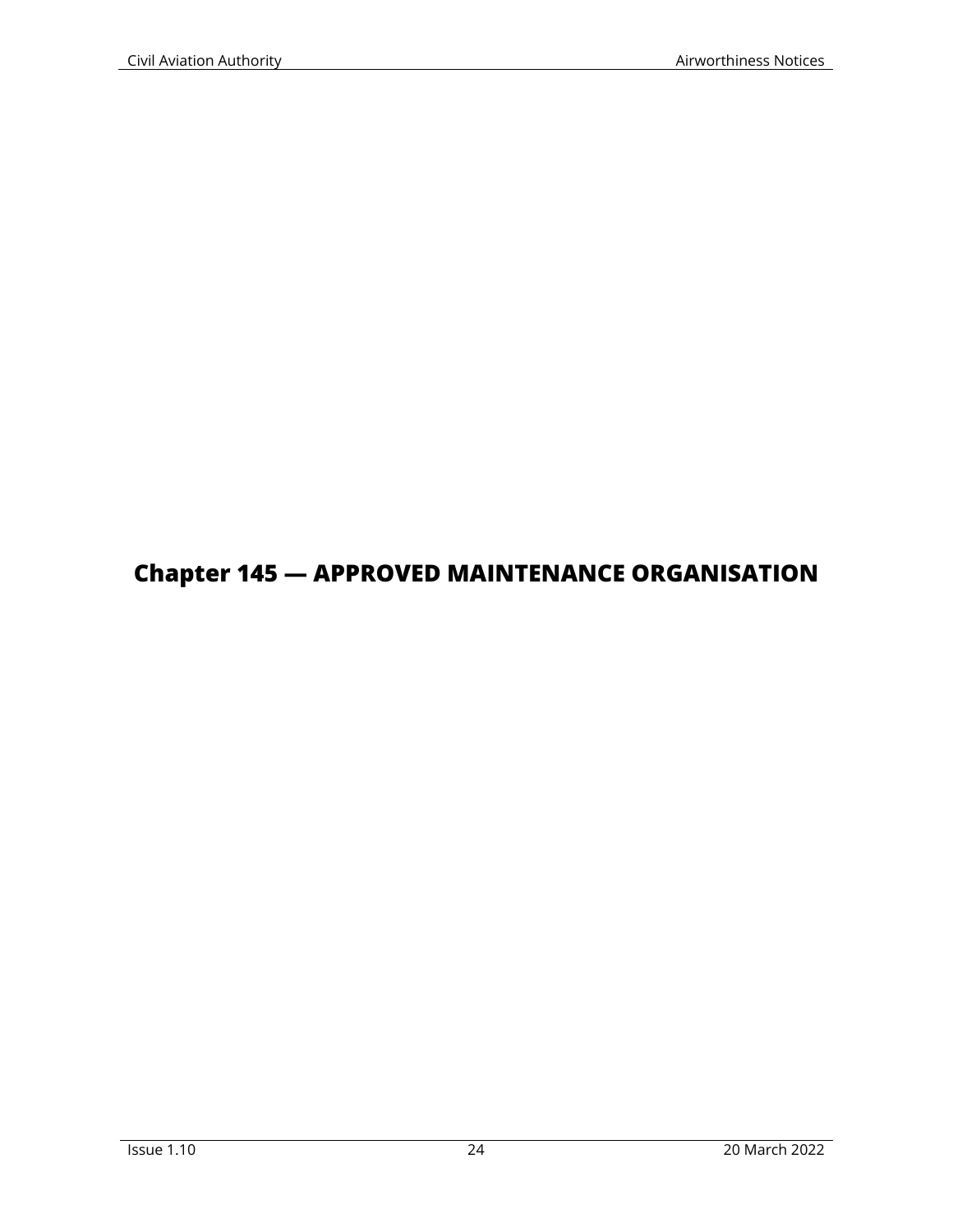#### **AN 145-01 MCAR-145 holders - Certification of used aircraft components**

Regulation, policy and guidance to support MCAR-145 approval holders regarding applicability of AMC2 145.A.50(d) and certification of used aircraft components.

#### **Introduction**

AMC2 MCAR-145.A.50(d), (AMC2) addresses conditions under which components can be removed from an aircraft and be issued with an CAA Form 1, provided that they are approved by an appropriately rated MCAR-145 aircraft maintenance organisation (AMO).

The Regulation places the responsibility to correctly identify and follow the requirements on the AMO issuing a Form 1. There is a potential for the AMO to use AMC2 in a way it was not intended.

The guidance is designed to address any possible misinterpretation by outlining the circumstance each paragraph in AMC2 is designed to address and explain the application of AMC2 when certifying aircraft components ready for release to service.

#### **Guidance**

In accordance with MCAR-145.A.50(d), a certificate of release to service is issued by appropriately authorised staff at the completion of any maintenance on a component, whilst the component is off the aircraft. It is assumed that some maintenance would have been performed on the component to establish that it is in a serviceable condition and ready to be installed on an aircraft.

However, MCAR-145 provides for release of a used aircraft component to service, using CAA Form 1 as the release document, without any substantive maintenance being performed. This is on the basis that conditions detailed in AMC2 to MCAR-145.A.50(d) have been satisfied, assuring the component's serviceability.

The term 'maintenance' is defined in MCAR-1 as any one or combination of overhaul, repair, inspection, replacement, modification or defect rectification of an aircraft or component, with the exception of pre-flight inspection.

AMC2 refers 'Maldivian registered aircraft' and a 'serviceable aircraft'. These two concepts are not defined in the Regulation and therefore prone to be misconstrued, particularly when being considered in isolation. To help provide some clarity the two concepts are expanded on below, within the context of MCAR-A Subpart B-Continuing Airworthiness.

#### **The concept of Maldivian registered aircraft**

For the purpose of the AMC2, a Maldivian registered aircraft is considered an aircraft which:

1. has been registered in Maldives, and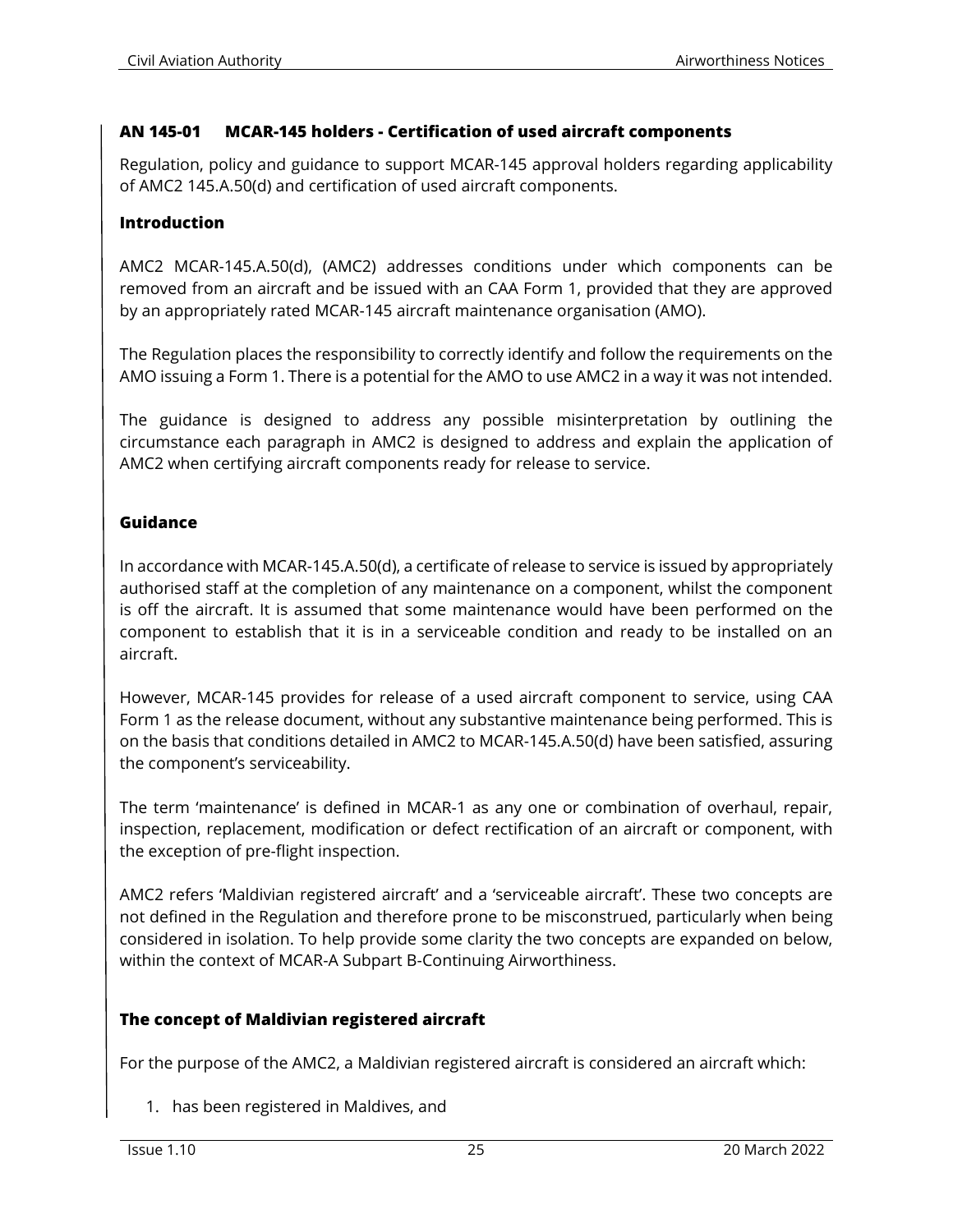2. the aircraft has gone through a process of establishing its conformity with the Maldivian system by means of having an Maldivian Certificate of Airworthiness (CofA) issued by Maldives CAA.

Through the issuance of an Maldivian CofA, the aircraft is certified as being in compliance with its Type Certificate which itself would have been accepted by CAA. A valid Maldivian CofA therefore confirms aircraft compliance with Maldivian safety standards. This process ensures that the aircraft safety and airworthiness assessment is carried out at the point of entry on to the Maldivian aircraft register.

# **The concept of a serviceable aircraft**

AMC2 para 2.6 refers to used aircraft components removed from a 'serviceable aircraft'. When looking at serviceability of an aircraft, serviceability of its components must be assured. AMC2 2.6(b) states that 'the aircraft component may only be deemed serviceable if the last flight operation with the component fitted revealed no faults on that component/related system'. A full compliance with subparagraph 2.6.1 is required for the component to be deemed serviceable.

A serviceable aircraft is one which has been admitted into the Maldivian system via a CofA, (M.A.904 applies for aircraft imported from a foreign country) and is in an airworthy condition (as per ICAO Airworthiness Manual doc 9760, meaning it conforms to its approved design and is in a condition for safe operation). A component removed from such an aircraft can be deemed serviceable and airworthy through the mechanism provided for in para 2.4 – 2.7.

The first determination in assessing applicability of AMC2 to used aircraft components is whether the aircraft from which the components have been removed is registered in Maldives.

## **Maldivian registered aircraft with valid Maldivian CofA**

The second determination is linked to the airworthiness status of the aircraft and the issue of a Maldivian CofA. If a valid CofA has been issued at the point of entry on to the Maldivian aircraft register it means that the aircraft has been determined to conform with the applicable Maldivian Regulations. Providing that the aircraft is maintained in a serviceable condition AMC2 para 2.6 can be applied. Serviceable used aircraft components can be removed and certified by an Arated AMO for aircraft within the scope of their approval.

## **Maldivian registered aircraft with no valid Maldivian CofA**

It is possible for an aircraft to be on the register of Maldives whilst its Maldivian CofA has been surrendered or is no longer valid, for example when the Airworthiness Review Certificate (ARC) validating Maldivian CofA has expired or it has not been renewed or extended.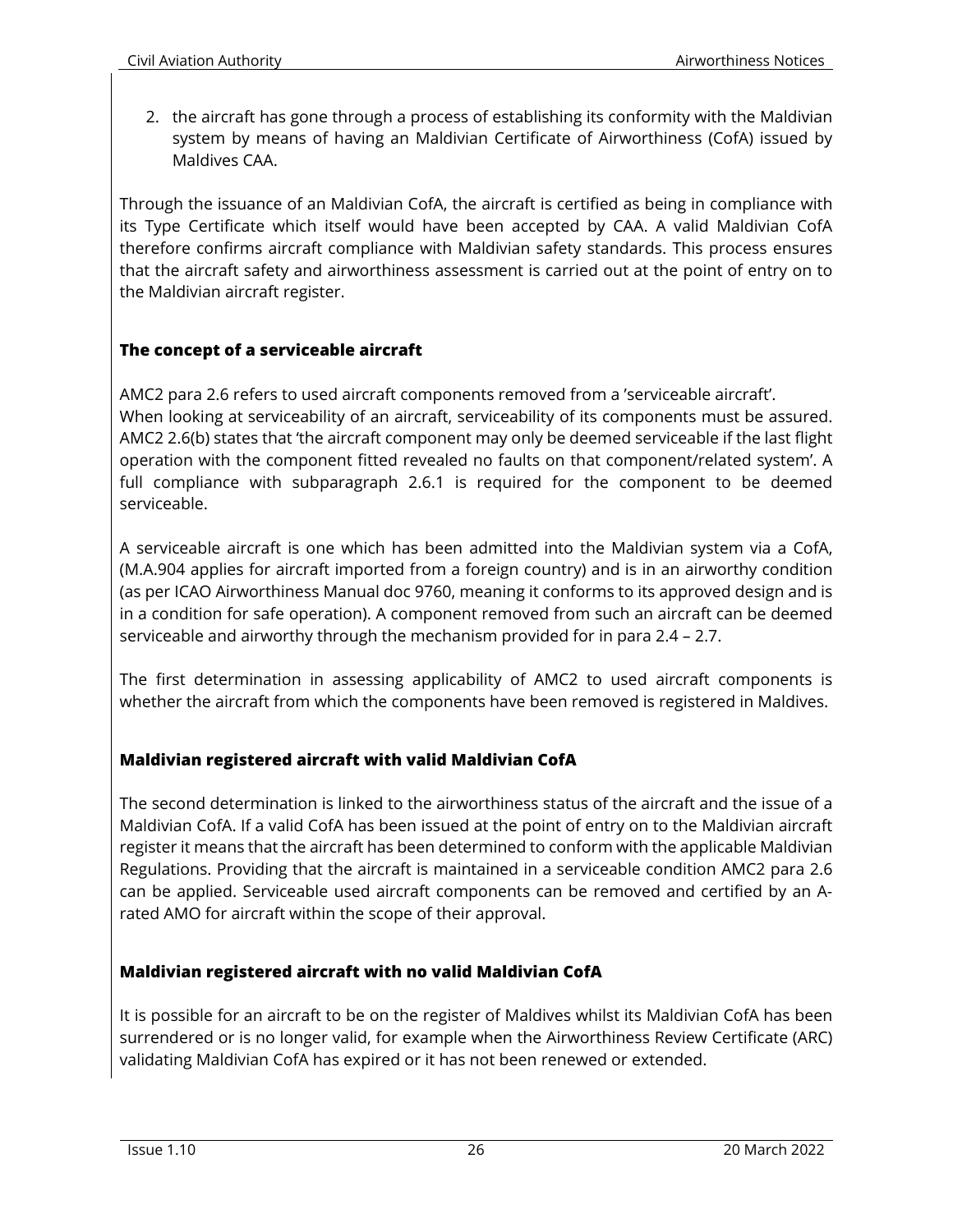Given that such aircraft has held a valid Maldivian CofA since entering the aircraft register of Maldives, the requirement for aircraft to conform to Maldivian accepted type design would have been satisfied. In this case AMC2 2.7 applies where serviceable used aircraft components can be removed and certified by an A-rated AMO with specific aircraft type approval.

#### **Maldivian registered aircraft with valid Maldivian CofA, withdrawn from service**

The same principle applies in cases where a component is removed from a Maldivian registered aircraft which, at the point of determination, has been removed from service though the aircraft has held a valid Maldivian CofA. The aircraft would have conformed with the applicable Maldivian Regulations and therefore serviceable used aircraft components can be removed and certified by an A-rated AMO with specific aircraft type approval following AMC2 para 2.7.

#### **Maldivian registered aircraft that has not held a Maldivian CofA**

However, if a Maldivian registered aircraft has never held a valid Maldivian CofA since entering that register, the aircraft's airworthiness and safety standard would not have been assessed in accordance with Maldivian regulations. Any component from such aircraft, although it can be removed by an A-rated AMO, it can only be certified by an appropriately rated B or C-rated AMO where the engine and components are specified within its approval, as stated in AMC2 para 2.8.

## **Aircraft not registered in Maldives**

In line with the first determination, any component removed from an aircraft that is not registered in Maldives, AMC2 para 2.8 applies. An A-rated AMO can remove the component though only a B or C-rated AMO where the engine and components are specified within its approval can release it to service.

## **Aircraft components maintained by AMO with no MCAR-145 approval**

Similarly, AMC2 para 2.8 is also applicable to any used aircraft component that is maintained by an organisation not approved in accordance with MCAR -145.

#### **Leased or loaned serviceable aircraft components removed from an aircraft not registered in Maldives**

The AMC is clear that in the case of serviceable aircraft components removed from an aircraft that is not registered in Maldives may only be issued with an CAA Form 1 if the component is leased or loaned from MCAR-145 approved AMO providing that the maintenance organisation retains control of the airworthiness status of the component. Such controlled component can then be loaned or leased with the intent to be installed on a Maldivian registered aircraft. In this case, subparagraph 2.6.2 of the AMC applies.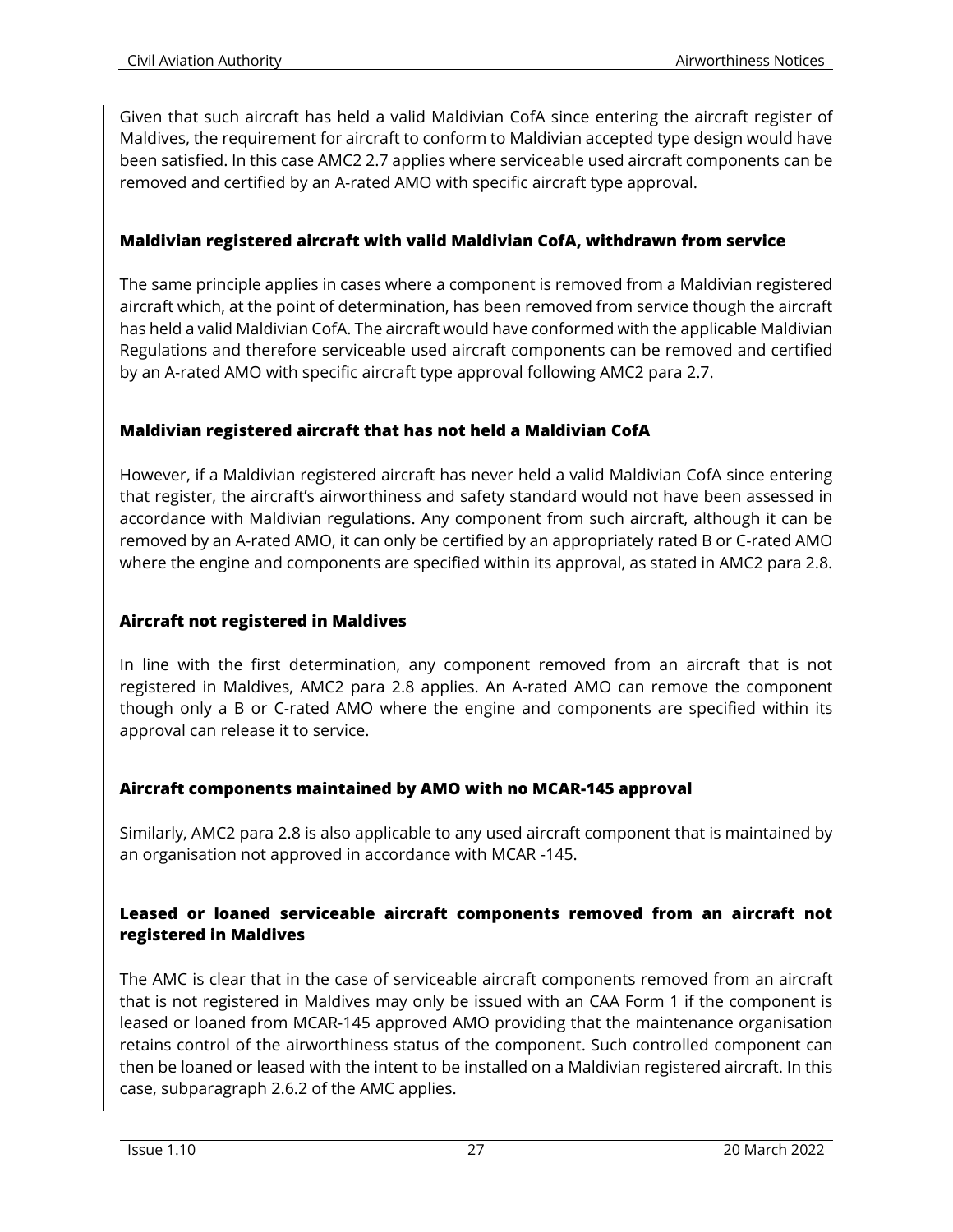This flowchart is provided to aid the correct determination of applicable provisions.

#### **Definitions and Abbreviations**

Appropriately rated maintenance organisation – means an organisation with an approval class rating for the type of component or for the product in which it may be installed.

MCAR-145 approved maintenance organisation - a maintenance organisation approved by Maldives CAA under MCAR-145.

Serviceable aircraft – is an aircraft which has been admitted into the Maldivian system via a Certificate of Airworthiness and is in an airworthy condition, i.e. it conforms to its approved design and is in a condition for safe operation.

Serviceable aircraft component – a component that has been fitted to an aircraft which when it was last flown, no faults were revealed of the system within which the component operated.

Type design – the aircraft conforms to a type design approved under a type-certificate and any supplemental type-certificate, change or repair approved in accordance with MCAR-21 and is in a condition for safe operation.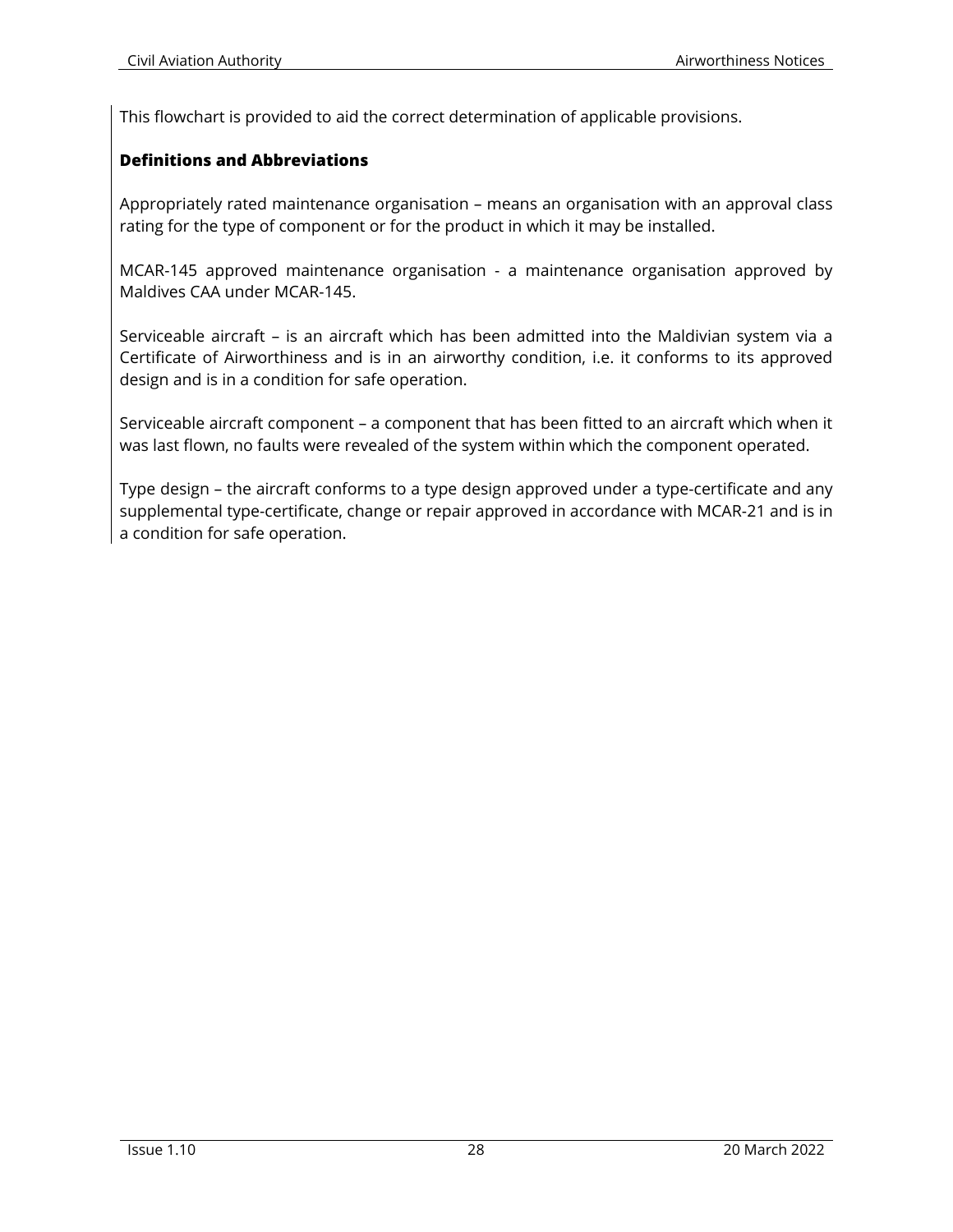

#### **MCAR-145 - Applicability of AMC2 145.A.50(d) and Certification of Used Aircraft Components**

\* Paragraphs 2.6 and 2.7 of the AMC2 state 'aircraft components removed from a Maldivian registered aircraft'; In this context this means an aircraft issued with a Maldivian CofA as indicated in the decision box. A valid Maldivian CofA confirms that the aircraft has entered Maldivian system by means of conforming to its Type Design, as accepted by Maldives, and any changes thereto and has been maintained in accordance with a maintenance programme approved by the CAA.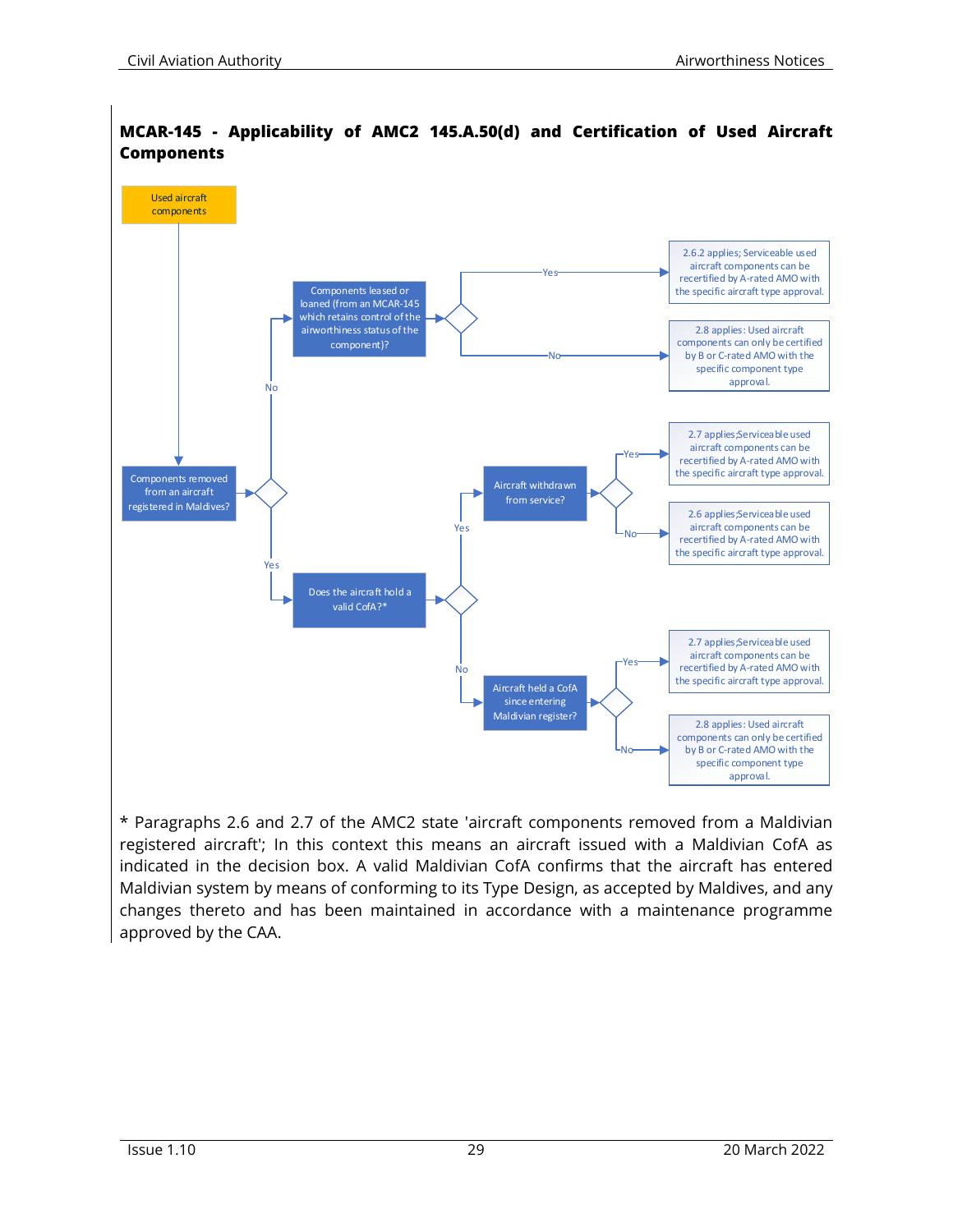# **Appendix 1 CANCELLED & RELOCATED NOTICES**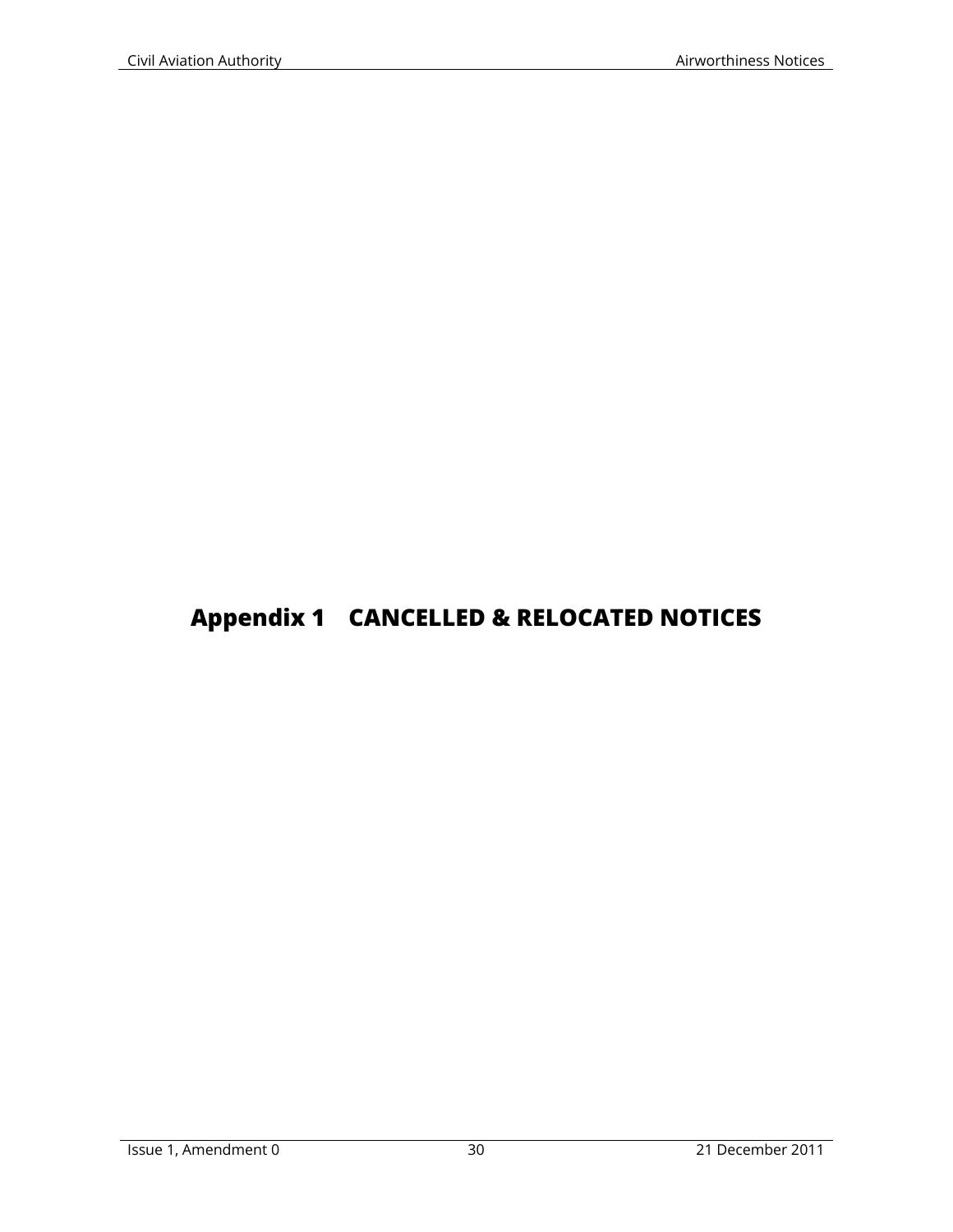# **Table A1-1 Cancelled and Relocated Notices**

| Notice #            | <b>Title</b>                            | <b>Date &amp; Destination</b> |
|---------------------|-----------------------------------------|-------------------------------|
| 201-ASD-D/N/2010/01 | States with Significant Safety Concerns | 04 Oct 2010, Withdrawn        |
| 201-ASD-D/N/2010/06 | <b>Import Requirements</b>              | 21 Dec 2011, AN 21-01         |
| 201-ASD-D/N/2011/03 | <b>ARC Extension Privileges</b>         | 21 Dec 2011, AN M-01          |
| 201-ASD-D/N/2011/04 | Aeronautical Radio Licence              | 21 Dec 2011, AN 21-02         |
| 201-ASD-D/N/2011/05 | Cancellation of CAD ADs                 | 21 Dec 2011, Withdrawn        |
| 201-ASD-D/N/2011/07 | FAA Emergency AD 2011-20-51             | 21 Dec 2011, Withdrawn        |
|                     |                                         |                               |
|                     |                                         |                               |
|                     |                                         |                               |
|                     |                                         |                               |
|                     |                                         |                               |
|                     |                                         |                               |
|                     |                                         |                               |
|                     |                                         |                               |
|                     |                                         |                               |
|                     |                                         |                               |
|                     |                                         |                               |
|                     |                                         |                               |
|                     |                                         |                               |
|                     |                                         |                               |
|                     |                                         |                               |
|                     |                                         |                               |
|                     |                                         |                               |
|                     |                                         |                               |
|                     |                                         |                               |
|                     |                                         |                               |
|                     |                                         |                               |
|                     |                                         |                               |
|                     |                                         |                               |
|                     |                                         |                               |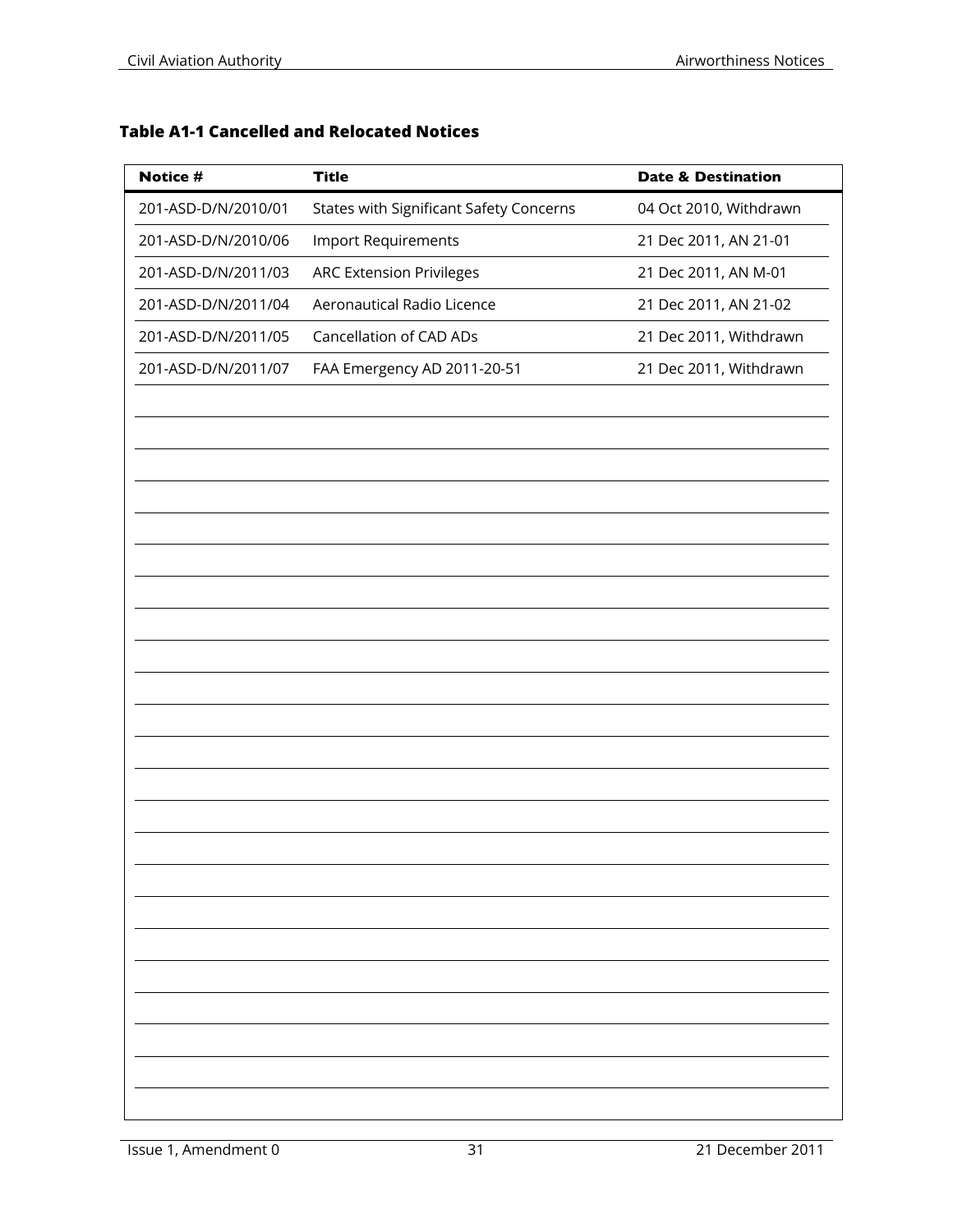# **Appendix 2 RENUMBERED NOTICES**